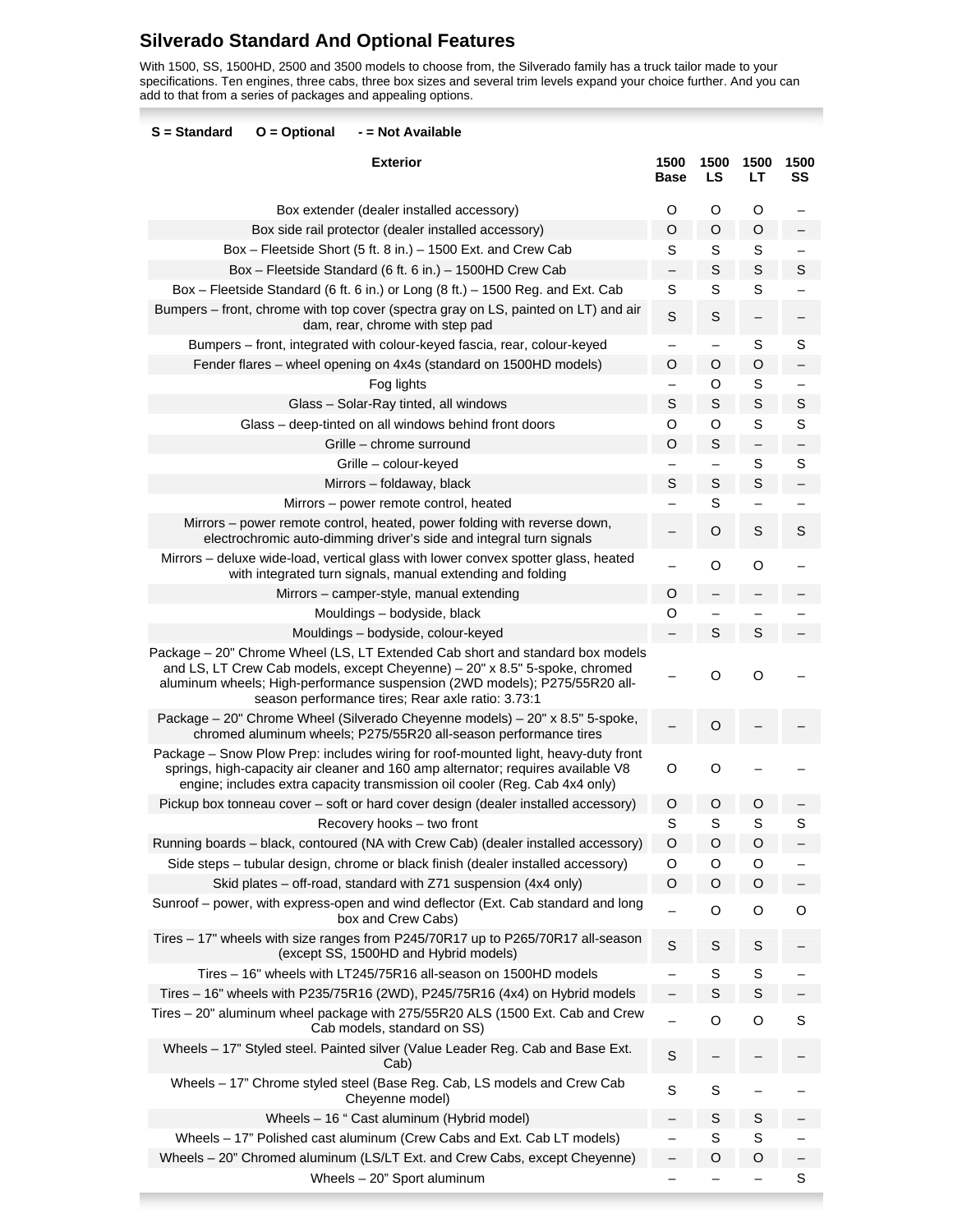| <b>Interior</b>                                                                                                                                                                                                                                                                        | 1500<br><b>Base</b> | 1500<br><b>LS</b> | 1500<br>LТ  | 1500<br>SS |
|----------------------------------------------------------------------------------------------------------------------------------------------------------------------------------------------------------------------------------------------------------------------------------------|---------------------|-------------------|-------------|------------|
| Air conditioning - dual-zone, manual climate control (excludes Reg. Cab)                                                                                                                                                                                                               | S                   | S                 | S           |            |
| Air conditioning - dual-zone, automatic climate control                                                                                                                                                                                                                                |                     | O                 | $\mathbb S$ | O          |
| Console - mini overhead                                                                                                                                                                                                                                                                |                     | S                 | S           | S          |
| Cruise control – electronic with resume, coast and decelerate/accelerate features                                                                                                                                                                                                      | O                   | S                 | S           | S          |
| Cupholders - dual                                                                                                                                                                                                                                                                      | S                   | S                 | S           | S          |
| Defogger - electric, rear-window (except Cheyenne)                                                                                                                                                                                                                                     | $\circ$             | S                 | S           | S          |
| Floor covering – colour-keyed carpet and removable vinyl floor mats (includes rear in<br>Ext. and Crew Cabs)                                                                                                                                                                           | $\circ$             | S                 | S           | S          |
| Instrumentation - analogue, including speedometer, tachometer, voltmeter, coolant<br>temperature, oil pressure, fuel gauge, odometer, trip odometer and engine hour<br>meter                                                                                                           | S                   | S                 | S           | S          |
| Instrumentation - Driver Information Centre, comprehensive multi-language system<br>that displays numerous vehicle functions with both visual and audible<br>reminders/warnings                                                                                                        | S                   | S                 | S           | S          |
| Mirror – rear-view, electrochromic auto-dimming with compass and exterior<br>temperature readouts (except Cheyenne)                                                                                                                                                                    |                     | S                 | S           | S          |
| Personalization features - programs many comfort and convenience features using<br>the steering wheel controls, including automatic locking/unlocking, seat position<br>recall, perimeter lighting, exit lighting, remote lock/unlock feedback and reverse down<br>of exterior mirrors |                     |                   | S           |            |
| Power outlet – one auxiliary, 12-volt, in addition to cigarette lighter receptacle                                                                                                                                                                                                     | S                   | S                 | $\mathbb S$ | S          |
| Smoker's Package – includes lighter and ashtray (standard with bench seating)                                                                                                                                                                                                          | S                   | O                 | O           | O          |
| Steering column - tilt adjustable                                                                                                                                                                                                                                                      | S                   | S                 | S           | S          |
| Steering wheel – leather-wrapped, (except Cheyenne)                                                                                                                                                                                                                                    |                     | S                 | S           | S          |
| Stowage box - under rear seat (Ext. Cab standard and long box only)                                                                                                                                                                                                                    | O                   | O                 | $\circ$     | S          |
| Sunshades - LH and RH padded colour-keyed cloth with extenders; LH with pocket,<br>RH with visor mirror                                                                                                                                                                                | S                   | S                 | S           | S          |
| Windows – power, driver's side express-down and passenger lock-out feature                                                                                                                                                                                                             |                     | S                 | S           | S          |
| Window - rear, manual sliding                                                                                                                                                                                                                                                          | $\circ$             | O                 | O           |            |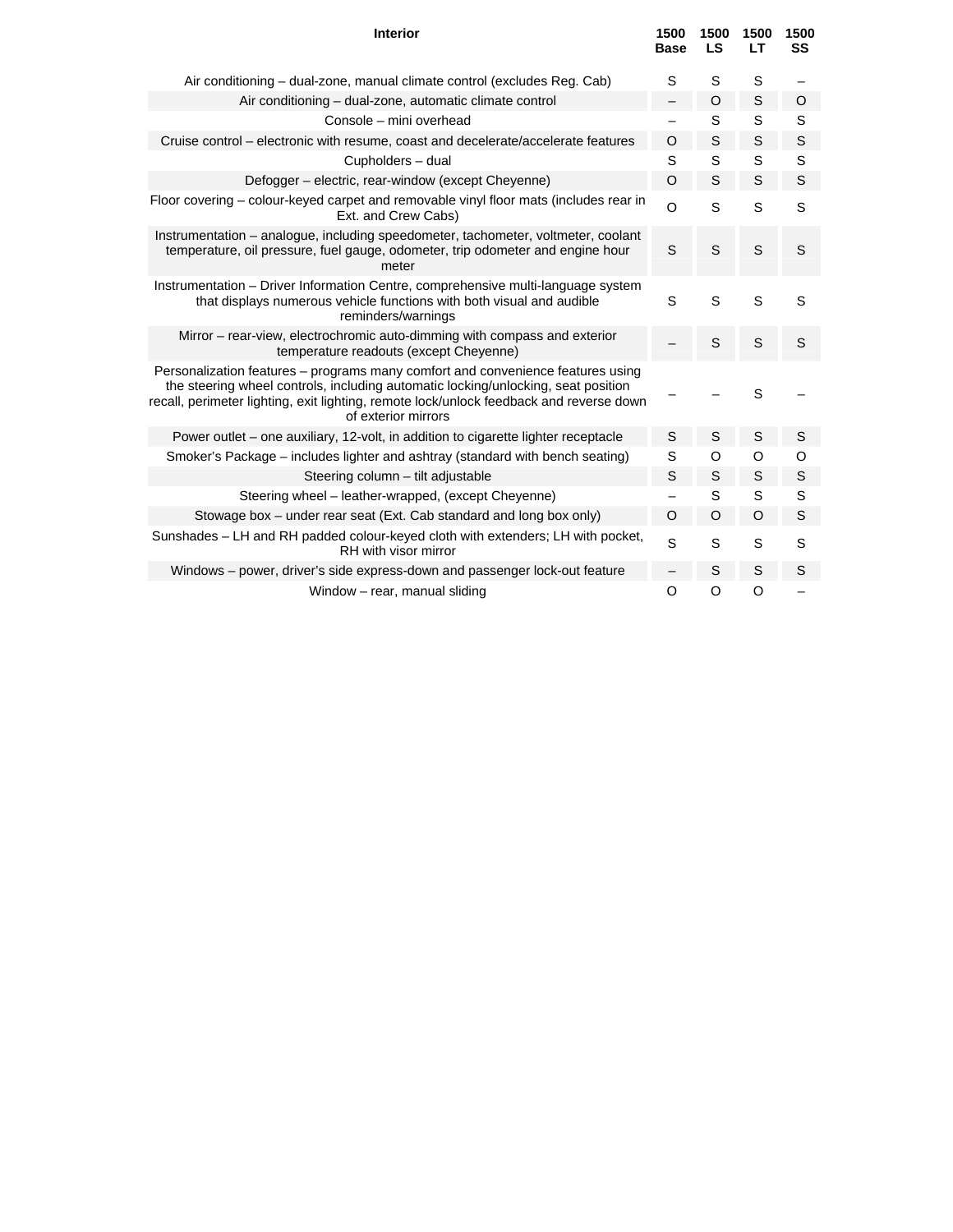| <b>Mechanical</b>                                                                                                                                                                                                                                                                                                                                                                                                                                                                                                  | 1500<br><b>Base</b>      | 1500<br>LS  | 1500<br>LТ  | 1500<br>SS |
|--------------------------------------------------------------------------------------------------------------------------------------------------------------------------------------------------------------------------------------------------------------------------------------------------------------------------------------------------------------------------------------------------------------------------------------------------------------------------------------------------------------------|--------------------------|-------------|-------------|------------|
| Brakes – power, front disc/rear drum with 4-wheel anti-lock braking system (ABS)<br>Brakes – power, 4-wheel disc with 4-wheel anti-lock braking system (ABS) on<br>1500HD and Hybrid models                                                                                                                                                                                                                                                                                                                        | S                        | S<br>S      | S<br>S      | S          |
| Engine - Vortec 4.3L V6 (Reg. Cab and 2WD Ext. Cab Standard box)                                                                                                                                                                                                                                                                                                                                                                                                                                                   | S                        | S           |             |            |
| Engine - Vortec 4.8L V8 (Reg. and Ext. Cabs except Reg. Cab and 2WD Ext. Cab<br>with Standard box)                                                                                                                                                                                                                                                                                                                                                                                                                 | O                        | S           |             |            |
| Engine - Vortec 5.3L V8 (Reg. and Ext. Cabs)                                                                                                                                                                                                                                                                                                                                                                                                                                                                       | O                        | O           | S           |            |
| Engine - Vortec 5.3L V8 (Crew Cabs)                                                                                                                                                                                                                                                                                                                                                                                                                                                                                |                          | O           | O           |            |
| Engine - VortecMAX 6.0L V8                                                                                                                                                                                                                                                                                                                                                                                                                                                                                         | $\overline{\phantom{0}}$ | O           | O           | S          |
| Engine - block heater                                                                                                                                                                                                                                                                                                                                                                                                                                                                                              | S                        | S           | S           | S          |
| Exhaust system - aluminized stainless steel muffler and tailpipe                                                                                                                                                                                                                                                                                                                                                                                                                                                   | S                        | S           | S           | S          |
| Locking differential - rear (standard on SS and all 4x4 models except Cheyenne)                                                                                                                                                                                                                                                                                                                                                                                                                                    | O                        | O           | O           | S          |
| Package – Silverado Cheyenne (LS Crew Cab 1500 2WD and 4x4 models) – 285 hp<br>Vortec 4.8L V8; 4-speed automatic transmission; Heavy-duty suspension; Tires:<br>P245/70R17 all-season on 2WD models, P265/70R17 all-season on 4x4 models;<br>Dual-zone manual climate control air conditioning; AM/FM stereo with CD player                                                                                                                                                                                        |                          | O           |             |            |
| Package - Silverado Special Edition (Base Regular or Extended Cab 1500 2WD and<br>4x4 models) – Custom cloth seat trim; Heavy-duty suspension (standard on 4x4s);<br>17" aluminum wheels; Deep-tinted glass on all windows behind front doors; Locking<br>rear differential (standard on 4x4s); Chromed stainless steel tubular side steps;<br>Silverado Special Edition decals                                                                                                                                    | $\circ$                  |             |             |            |
| Package - Silverado Special Edition (LS Regular, Extended and Crew Cab 1500<br>2WD and 4x4 models) - Heavy-duty suspension (standard on 4x4 and Crew Cab<br>models); 17" aluminum wheels; Deep-tinted glass on all windows behind front doors;<br>Fog lights; Locking rear differential (standard on 4x4s); Chromed stainless steel<br>tubular side steps; Silverado Special Edition decals                                                                                                                        |                          | O           |             |            |
| Package - Silverado Performance Edition (LS, LT Extended Cab 1500 with standard<br>box, 2WD models) - 345 hp VortecMAX 6.0L V8 engine; 4-speed Heavy-duty<br>automatic transmission (4L65E); Auxiliary transmission oil cooler; High-performance<br>suspension; 20" x 8.5" 5-spoke, chromed-finish aluminum wheels; P275/55R20 all-<br>season performance tires; VortecMAX door badge and engine cover decal                                                                                                       |                          | $\circ$     | $\circ$     |            |
| Package - Value Leader Regular Cab - Engine: 195 hp Vortec 4.3L V6;<br>Transmission: 5-speed manual with overdrive; Suspension: Standard (Z83) with<br>2WD/Heavy-Duty (Z85) with 4x4; Grille: gray surround; Wheels: 17" styled steel<br>wheels with centre cap, painted silver; Seats: 40/20/40 split-bench, vinyl or cloth trim;<br>Floor covering: black vinyl                                                                                                                                                  | O                        |             |             |            |
| Package - Vortec 5.3L V8 Hauler (LS Regular and LS, LT Extended Cab 2WD<br>models with Fleetside standard or long box) - 295 hp Vortec 5.3L V8 (standard on<br>SLE Extended Cab long box and SLT models; Extended Cab 4x4 standard box<br>models feature the aluminum block High-Output Vortec 5.3L V8 with 310<br>hp); Trailering Special Equipment Package; Locking rear differential; ZX3 Adjustable<br>Ride Control suspension                                                                                 |                          | O           | O           |            |
| Package - Vortec 5.3L V8 Hauler (LS, LT Crew Cab 2WD models with Fleetside<br>short box) - Trailering Special Equipment Package; Locking rear differential                                                                                                                                                                                                                                                                                                                                                         |                          | $\circ$     | O           |            |
| Package - Vortec 5.3L V8 Off-Road (LS Regular and LS, LT Extended Cab 4x4<br>models with Fleetside standard or long box) - 295 hp Vortec 5.3L V8 (standard on<br>LS Extended Cab long box and LT models; Extended Cab 4x4 standard box models<br>feature the aluminum block High-Output Vortec 5.3L V8 with 310 hp); Trailering<br>Special Equipment Package; Z71 Off-Road Suspension Package; P265/70R17<br>On/Off Road tires; Autotrac 4x4 transfer case (standard on LT and up-level LS<br>Extended Cab models) |                          | O           | $\circ$     |            |
| Package - Vortec 5.3L V8 Off-Road (LS, LT Crew Cab 4x4 models with Fleetside<br>short box) - Trailering Special Equipment Package; Z71 Off-Road Suspension<br>Package                                                                                                                                                                                                                                                                                                                                              |                          | O           | O           |            |
| Package – VortecMAX Performance (LS, LT Extended Cab standard box and Crew<br>Cab 1500 2WD and 4x4 models) – Heavy-duty rear axle with a 9.5 in. diameter ring<br>gear; Engine oil cooler; P265/70R17 On/Off Road tires; 345 hp VortecMAX 6.0L V8<br>engine; 4-speed super-duty automatic transmission (4L70E); Adjustable Ride Control<br>Suspension; Autotrac transfer case (standard on Crew Cab and 4x4 models);<br>Trailering Special Equipment Package; VortecMAX door badge and engine cover<br>decal       |                          | O           | O           |            |
| Steering – power, rack-and-pinion on 1500 series 2WD models                                                                                                                                                                                                                                                                                                                                                                                                                                                        | S                        | S           | S           | S          |
| Steering - power, recirculating ball on all other models                                                                                                                                                                                                                                                                                                                                                                                                                                                           | S                        | $\mathbb S$ | S           |            |
| Suspension - Z83 Standard (2WD models)                                                                                                                                                                                                                                                                                                                                                                                                                                                                             | S                        | S           |             |            |
| Suspension - Z85 Heavy-duty (4x4 models and 2WD LT Ext. Cabs)                                                                                                                                                                                                                                                                                                                                                                                                                                                      | $\mathbb S$              | $\mathbb S$ | $\mathbb S$ |            |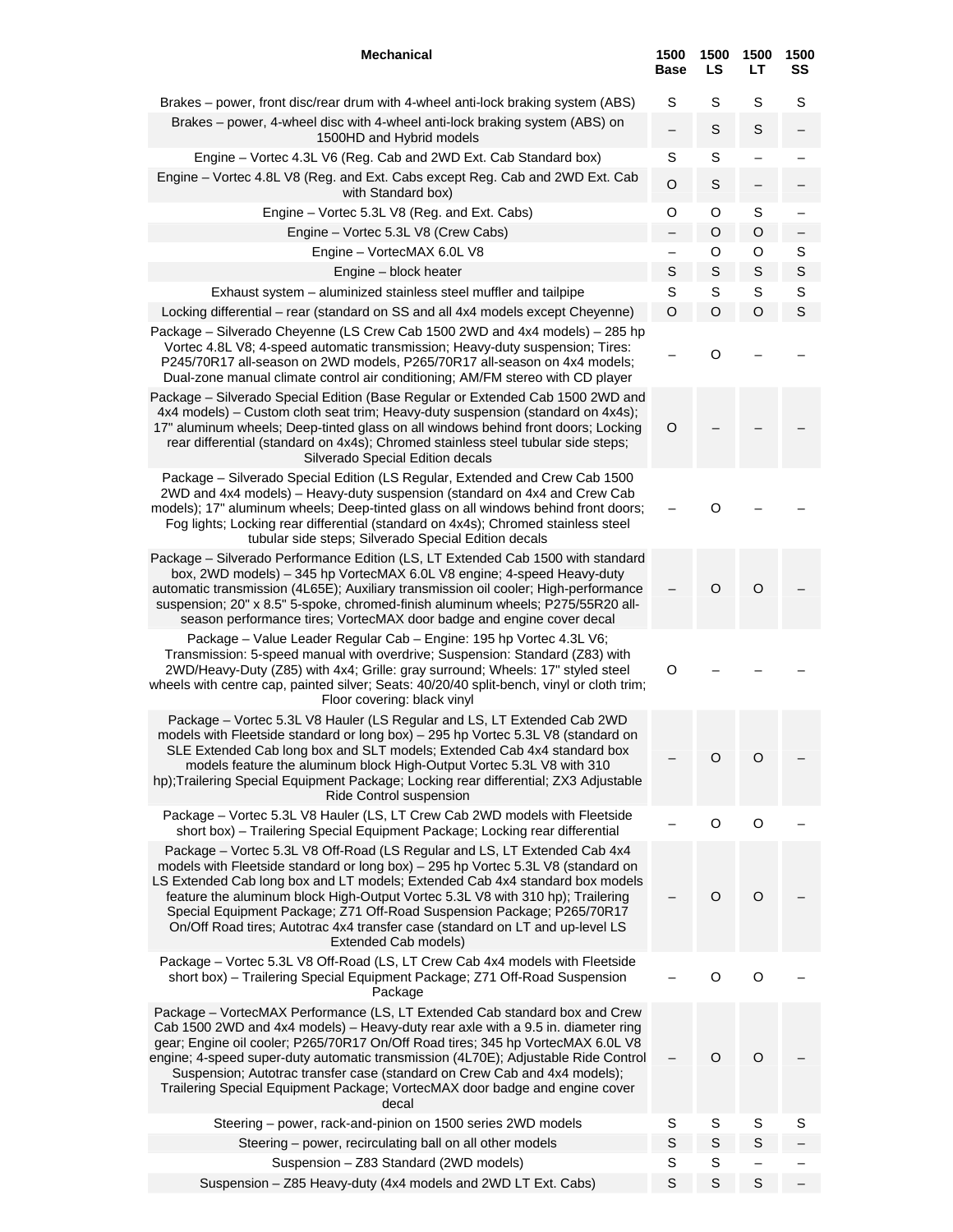| Suspension - ZX3 Ride Control (4x4 models and LS/LT 2WD models)<br>Suspension - Z71 Off-Road (4x4 models)                                                                                                                                                                                                                                                |                          |             |             |             |
|----------------------------------------------------------------------------------------------------------------------------------------------------------------------------------------------------------------------------------------------------------------------------------------------------------------------------------------------------------|--------------------------|-------------|-------------|-------------|
|                                                                                                                                                                                                                                                                                                                                                          | O                        | O           | O           |             |
|                                                                                                                                                                                                                                                                                                                                                          | $\overline{\phantom{0}}$ | $\circ$     | $\circ$     |             |
| Suspension - Z60 High Performance                                                                                                                                                                                                                                                                                                                        |                          |             |             | $\mathbb S$ |
| Trailering Special Equipment Package - heavy-duty, includes weight-distributing                                                                                                                                                                                                                                                                          |                          |             |             |             |
| platform trailer hitch receiver, 8-lead wiring harness with a 7-pin sealed connector<br>(includes trailer brake control harness), heavy-duty transmission oil cooler and high-<br>capacity air cleaner                                                                                                                                                   | $\circ$                  | $\circ$     | $\circ$     | O           |
| Transfer case (4x4 models) – lever-operated 2-speed manual                                                                                                                                                                                                                                                                                               | $\mathbb S$              | S           |             |             |
| Transfer case (4x4 models) - Autotrac with electronic push-button controls (standard<br>on Hybrid and LS Crew Cab except Cheyenne)                                                                                                                                                                                                                       |                          | $\circ$     | S           |             |
| Transmission - 5-speed manual with overdrive (Base Reg. Cab with Vortec 4.3L V6<br>only)                                                                                                                                                                                                                                                                 | S                        |             |             |             |
| Transmission - 4-speed automatic with overdrive and Tow/Haul mode (optional on<br>Base Reg. Cab)                                                                                                                                                                                                                                                         | S                        | S           | S           |             |
| Transmission - Heavy-duty 4-speed automatic with overdrive and Tow/Haul mode                                                                                                                                                                                                                                                                             |                          |             |             | S           |
| <b>Safety &amp; Security</b>                                                                                                                                                                                                                                                                                                                             | 1500                     | 1500        | 1500        | 1500        |
|                                                                                                                                                                                                                                                                                                                                                          | <b>Base</b>              | LS          | LT          | SS          |
| Air bags - dual-stage, driver and front passenger-side, frontal. Includes Passenger<br>Sensing System with automatic air bag suppression (1500 models only)                                                                                                                                                                                              | S                        | S           | $\mathbb S$ | $\mathbb S$ |
| Air bags – single-stage, driver and front-passenger, frontal (1500HD models only)                                                                                                                                                                                                                                                                        | $\qquad \qquad -$        | $\mathbb S$ | $\mathbb S$ | S           |
| Brake/transmission shift interlock (automatic transmission only)                                                                                                                                                                                                                                                                                         | S                        | S           | S           | S           |
| Door locks - power, programmable with lock-out protection                                                                                                                                                                                                                                                                                                | O                        | S           | S           | S           |
| Headlights - with automatic light control                                                                                                                                                                                                                                                                                                                | S                        | S           | S           | S           |
| Keyless entry system – remote, programmable with Panic alarm feature                                                                                                                                                                                                                                                                                     |                          | $\mathbb S$ | S           | S           |
| OnStar <sup>o</sup> In-Vehicle Communications and Assistance Service – includes one-year<br>Safe & Sound Plan                                                                                                                                                                                                                                            |                          | $\circ$     | $\mathbf S$ | O           |
| Safety restraints - LATCH (Lower Anchors and top Tethers for Children) - Ext. and<br>Crew Cab only                                                                                                                                                                                                                                                       | S                        | S           | S           | S           |
| Theft-deterrent system - PASSLock                                                                                                                                                                                                                                                                                                                        | S                        | S           | $\mathbb S$ | S           |
| Traction assist - electronic, 2WD models                                                                                                                                                                                                                                                                                                                 | O                        | $\circ$     | O           | S           |
|                                                                                                                                                                                                                                                                                                                                                          |                          |             |             |             |
| <b>Seats</b>                                                                                                                                                                                                                                                                                                                                             | 1500<br><b>Base</b>      | 1500<br>LS  | 1500<br>LT  | 1500<br>SS  |
| Front, 40/20/40 split-bench with manual driver's side recliner – vinyl or cloth trim                                                                                                                                                                                                                                                                     | S                        |             |             |             |
| Front, Custom cloth, 40/20/40 split-bench with manual recliners and centre<br>armrest/storage - Ext. and Crew Cab also include seatback storage pockets                                                                                                                                                                                                  | O                        | S           |             | S           |
| Front, 40/20/40 split-bench with leather seat inserts and driver's side power 6-way<br>seat adjuster; rear seats are vinyl on LS and LT Extended Cab models when leather<br>seat inserts are specified (NA on Reg. Cab)                                                                                                                                  |                          | O           |             | O           |
| Front bucket seats with manual recliners, power 6-way driver seat adjuster, driver<br>and front-passenger inboard armrests - includes seatback storage pockets and<br>centre floor console - Custom cloth or leather seat inserts; rear seats are vinyl on LS<br>and LT Extended Cab models when leather seat inserts are specified (except Reg.<br>Cab) |                          | $\circ$     |             |             |
| Full-feature front bucket seats with heated leather seat inserts, driver's side two-<br>position memory controls and power 10-way driver and front passenger seat<br>adjusters including power lumbar supports and seatback recliners. Includes driver<br>and front passenger-side inboard armrests, seatback storage pockets and floor<br>console       |                          |             | S           | O           |
| Leather front seat inserts - Ext. and Crew Cab                                                                                                                                                                                                                                                                                                           |                          | O           | S           | O           |
| Head restraints, adjustable on all outboard seats                                                                                                                                                                                                                                                                                                        | S                        | S           | S           | S           |
| Power 6-way driver seat adjuster on 40/20/40 split-bench seat                                                                                                                                                                                                                                                                                            |                          | O           |             | O           |
| Rear, fold-up seat on Ext. Cab (rear seats are vinyl on LS and LT Extended Cab<br>models when leather seat inserts are specified)                                                                                                                                                                                                                        | $\mathsf S$              | S           | S           | S           |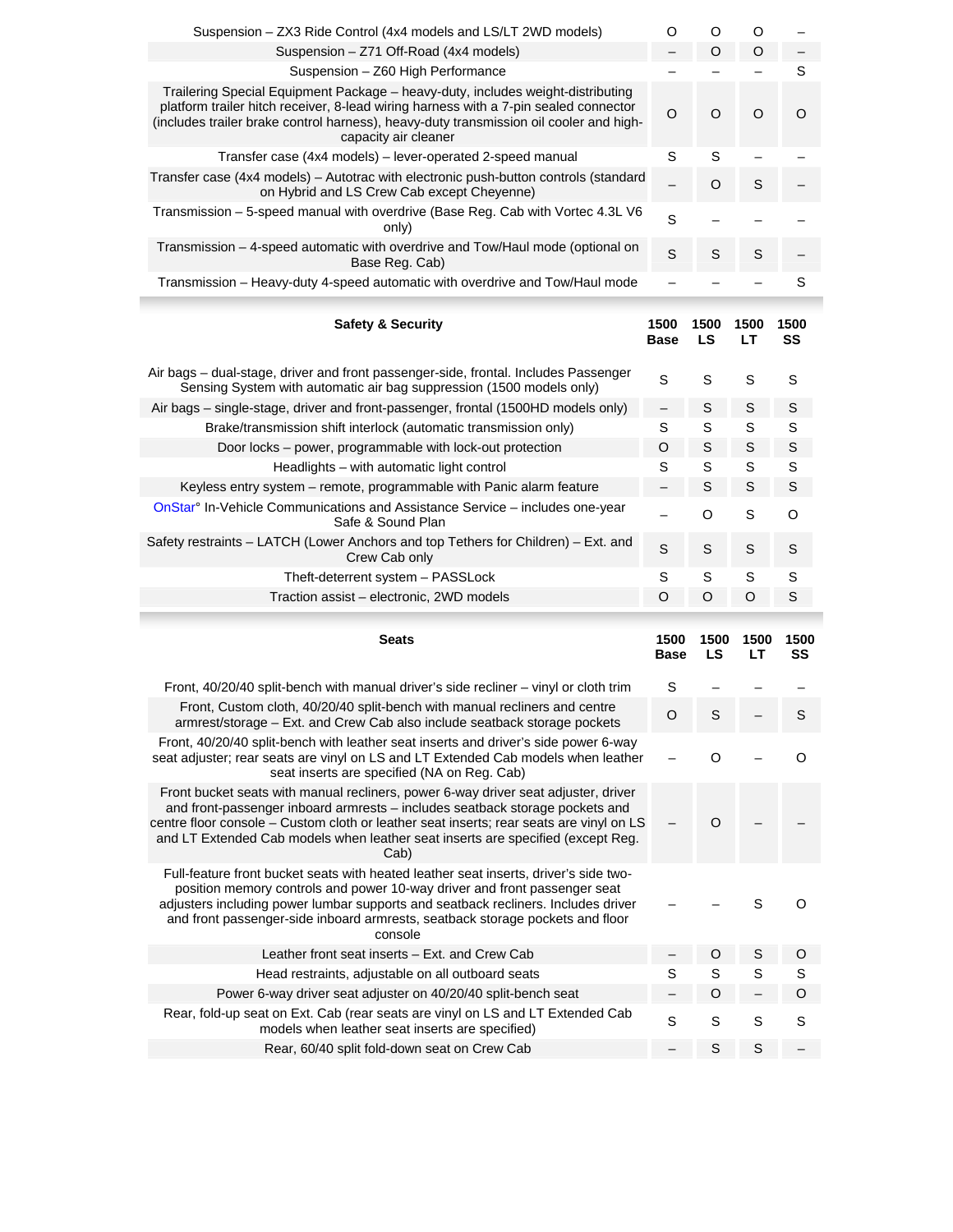| Entertainment                                                                                                                                                                                                                                                                                    | 1500<br><b>Base</b> | 1500<br><b>LS</b> | 1500<br>LT | 1500<br><b>SS</b> |
|--------------------------------------------------------------------------------------------------------------------------------------------------------------------------------------------------------------------------------------------------------------------------------------------------|---------------------|-------------------|------------|-------------------|
| AM/FM stereo with seek/scan, digital clock and 4 speakers                                                                                                                                                                                                                                        | S                   |                   |            |                   |
| AM/FM stereo with seek/scan, CD player, Radio Data System (RDS), auto tone<br>control, digital clock and 6 speakers (4 speakers on Reg. Cab)                                                                                                                                                     | $\Omega$            | S.                |            | S                 |
| AM/FM stereo with seek/scan, cassette tape, CD player, Radio Data System (RDS),<br>auto tone control, digital clock and 6 speakers (4 speakers on Reg. Cab)                                                                                                                                      |                     | ∩                 | റ          |                   |
| AM/FM stereo with seek/scan, 6-disc CD changer, Radio Data System (RDS), auto<br>tone control, digital clock and 6 Bose premium speakers                                                                                                                                                         |                     | O                 | S          | O                 |
| XM Satellite Radio (includes three trial months beyond which service fees apply;<br>available in 10 Canadian provinces and 48 contiguous United States)                                                                                                                                          |                     | O                 | Ω          | റ                 |
| Bose premium speakers, included with bucket seats                                                                                                                                                                                                                                                |                     | O                 | S          | O                 |
| Steering wheel audio controls                                                                                                                                                                                                                                                                    |                     | O                 | S          | ∩                 |
| Rear-seat audio controls (Crew Cab)                                                                                                                                                                                                                                                              |                     | $\Omega$          | S          |                   |
| DVD Entertainment Package – includes rear-seat overhead fold-down 178 mm (7 in.)<br>LCD colour monitor, DVD player, video game input (RCA) jacks, rear-seat audio<br>controls and 2 wireless headphones (Crew Cab with bucket seats)                                                             |                     | Ω                 | ∩          |                   |
| Family Cab Package (LS, LT Crew Cab 1500 models) – Entertainment Package<br>includes DVD player and wireless headphones; XM Satellite Radio*; Power sunroof<br>(*includes 3 trial months beyond which service fees apply; available in 10 Canadian<br>Provinces and 48 contiguous United States) |                     | O                 | ∩          |                   |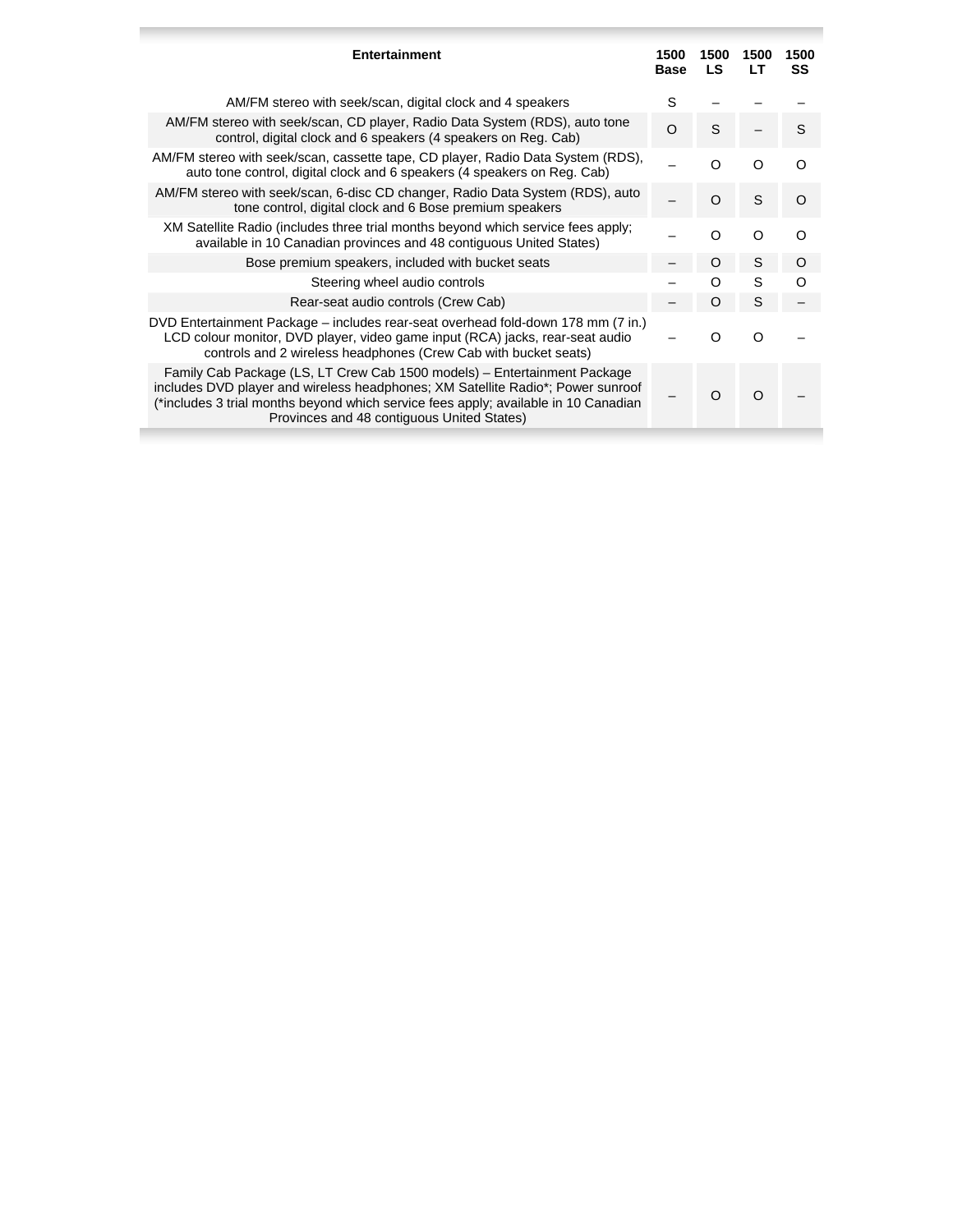# **SPECIFICATIONS - SILVERADO 1500**

| <b>Engines</b>                   | Vortec 4300 4.3L V-6 Vortec 4800 4.8L V-<br>(LU3)                                                 | 8 (LR4)                                                                                  | Vortec 5300 5.3L V-8<br>(LM7) including<br><b>Hybrid model</b>                                                         | Vortec 5300 5.3L V-8<br>(L33)                                                                                  |
|----------------------------------|---------------------------------------------------------------------------------------------------|------------------------------------------------------------------------------------------|------------------------------------------------------------------------------------------------------------------------|----------------------------------------------------------------------------------------------------------------|
| Type:                            | 4.3L V-6                                                                                          | 4.8L V-8                                                                                 | 5.3L V-8                                                                                                               | 5.3L V-8                                                                                                       |
| Displacement (cc<br>$/$ cu in):  | 4300 / 262                                                                                        | 4807 / 293                                                                               | 5328 / 325                                                                                                             | 5328 / 325                                                                                                     |
| Bore & stroke<br>$(mm / in)$ :   | 101.6 x 88 / 4 x 3.48                                                                             | 96.01 x 83 / 3.78 x<br>3.27                                                              | 96.01 x 92 / 3.78 x<br>3.62                                                                                            | 96.01 x 92 / 3.78 x 3.62                                                                                       |
| <b>Block material:</b>           | Cast iron                                                                                         | Cast iron                                                                                | Cast iron                                                                                                              | Aluminum with iron<br>cylinder sleeves                                                                         |
| Cylinder head<br>material:       | Cast iron                                                                                         | Cast aluminum                                                                            | Cast aluminum                                                                                                          | Cast aluminum                                                                                                  |
| Valvetrain:                      | OHV, 2 valves per<br>cylinder                                                                     | OHV, 2 valves per<br>cylinder                                                            | OHV, 2 valves per<br>cylinder                                                                                          | OHV, 2 valves per<br>cylinder                                                                                  |
| Ignition system:                 | Direct composite<br>distributor, long-life<br>spark plugs, low-<br>resistance spark plug<br>wires | Coil near plug,<br>iridium-tipped spark<br>plugs, low-<br>resistance spark<br>plug wires | Coil near plug,<br>ignition, iridium-<br>tipped spark plugs,<br>low-resistance spark<br>plug wires                     | Coil near plug.<br>composite distributor,<br>iridium-tipped spark<br>plugs, low-resistance<br>spark plug wires |
| Fuel delivery:                   | Sequential fuel<br>injection                                                                      | Sequential fuel<br>injection                                                             | Sequential fuel<br>injection                                                                                           | Sequential fuel injection                                                                                      |
| Compression<br>ratio:            | 9.2:1                                                                                             | 9.5:1                                                                                    | 9.5:1                                                                                                                  | 9.9:1                                                                                                          |
| Horsepower (hp /<br>kw $@$ rpm): | 195 / 145 @ 4600                                                                                  | 285 / 201 @ 5200                                                                         | 295 / 220 @ 5200                                                                                                       | 310 / 231 @ 5200                                                                                               |
| Torque (lb.-ft. /<br>Nm @ rpm):  | 260 / 353 @ 2800                                                                                  | 295 / 398 @ 4000                                                                         | 335 / 463 @ 4000                                                                                                       | 335 / 463 @ 4000                                                                                               |
| Recommended<br>fuel:             | 87 octane                                                                                         | 87 octane                                                                                | 87 octane                                                                                                              | 87 octane                                                                                                      |
| Maximum engine<br>speed (rpm):   | manual: 5600<br>automatic: 5600                                                                   | manual: 5600<br>automatic: 6000                                                          | manual: 5600<br>automatic: 6000                                                                                        | manual: 5600<br>automatic: 6000                                                                                |
| Emissions<br>controls:           |                                                                                                   |                                                                                          | 3-way catalytic converter, exhaust gas recirculation, positive crankcase ventilation,<br>evaporative collection system |                                                                                                                |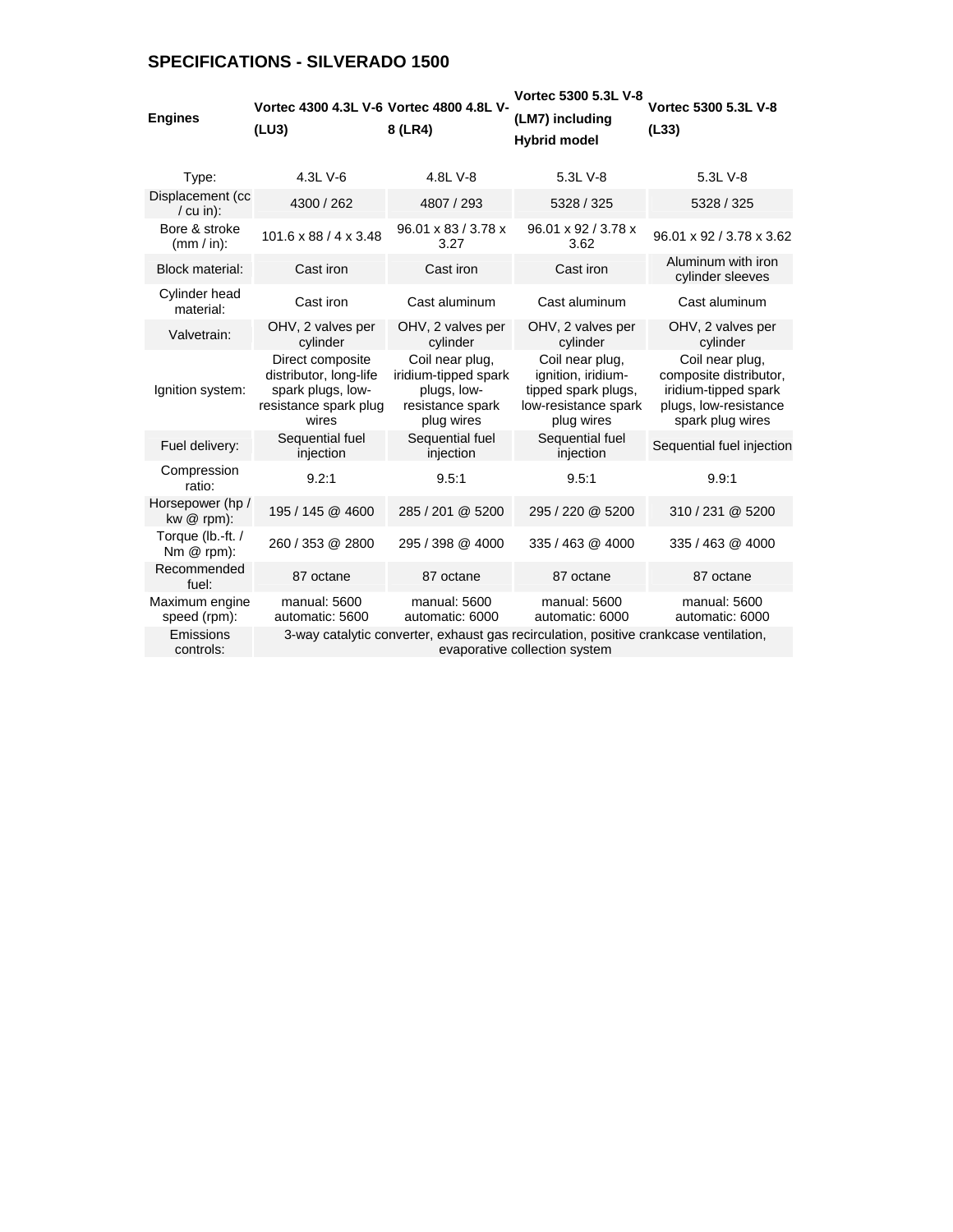| Engines (cont'd)                    | Vortec 5300 5.3L V-8 (L59)<br><b>Flexible Fuel</b>                                            |                                                                                                                        | Vortec 6000 6.0L V-8 (LQ9)<br>Vortec 6000 6.0L V-8 (LQ4) (Silverado SS & VortecMAX<br>Performance Package) |
|-------------------------------------|-----------------------------------------------------------------------------------------------|------------------------------------------------------------------------------------------------------------------------|------------------------------------------------------------------------------------------------------------|
| Type:                               | 5.3L V-8                                                                                      | 6.0L V-8                                                                                                               | 6.0L V-8                                                                                                   |
| Displacement (cc /<br>$cu$ in):     | 5328 / 325                                                                                    | 5967 / 364                                                                                                             | 5967 / 364                                                                                                 |
| Bore & stroke (mm<br>$/$ in):       | 96 x 92 / 3.78 x 3.62                                                                         | $101.6 \times 92 / 4 \times 3.62$                                                                                      | $101.6 \times 92 / 4 \times 3.62$                                                                          |
| <b>Block material:</b>              | Cast iron                                                                                     | Cast iron                                                                                                              | Cast iron                                                                                                  |
| Cylinder head<br>material:          | Cast aluminum                                                                                 | Cast aluminum                                                                                                          | Cast aluminum                                                                                              |
| Valvetrain:                         | OHV, 2 valves per cylinder                                                                    | OHV, 2 valves per cylinder                                                                                             | OHV, 2 valves per cylinder                                                                                 |
| Ignition system:                    | Coil near plug ignition,<br>iridium-tipped spark plugs,<br>low-resistance spark plug<br>wires | Coil near plug ignition,<br>iridium- tipped spark plugs,<br>low-resistance spark plug<br>wires                         | Coil near plug, iridium-tipped<br>spark plugs, low-resistance<br>spark plug wires                          |
| Fuel delivery:                      | Sequential fuel injection                                                                     | Sequential fuel injection                                                                                              | Sequential fuel injection                                                                                  |
| Compression ratio:                  | 9.5:1                                                                                         | 9.4:1                                                                                                                  | 10:01                                                                                                      |
| Horsepower (hp /<br>$kw@$ rpm $)$ : | 295 / 220 @ 5200                                                                              | 300 / 224 @ 4400                                                                                                       | 345 / 257 @ 5200                                                                                           |
| Torque (lb.-ft. / Nm<br>@ rpm):     | 335 / 463 @ 4000                                                                              | 360 / 488 @ 4000                                                                                                       | 380/515 @ 4000                                                                                             |
| Recommended<br>fuel:                | 87 octane or E85 (Ethanol)                                                                    | 87 octane                                                                                                              | 87 octane (premium<br>recommended but not<br>required)                                                     |
| Maximum engine<br>speed (rpm):      | manual: 5600<br>automatic: 6000                                                               | manual: 5600<br>automatic: 5600                                                                                        | manual: 5600<br>automatic: 5600                                                                            |
| Emissions<br>controls:              |                                                                                               | 3-way catalytic converter, exhaust gas recirculation, positive crankcase ventilation,<br>evaporative collection system |                                                                                                            |

## **Estimated fuel economy:**

п

|                                         | Silverado - Classic (2WD)                                                                                                                                                      | Silverado - Classic (4WD)                                                                                                                                                      |
|-----------------------------------------|--------------------------------------------------------------------------------------------------------------------------------------------------------------------------------|--------------------------------------------------------------------------------------------------------------------------------------------------------------------------------|
|                                         | 4.3L                                                                                                                                                                           | 4.3L                                                                                                                                                                           |
| Mi / imp.gal (city / hwy /<br>combined) | auto: 20 / 28 / 23<br>man: 20 / 30 / 23                                                                                                                                        | auto: 19 / 25 / 21<br>man: 18 / 26 / 21                                                                                                                                        |
| $L/100km$ (city / hwy /<br>combined)    | auto: 13.9 / 10.1 / 12.2<br>man: 14.4 / 9.5 / 12.2                                                                                                                             | auto: 15.0 / 11.4 / 13.4<br>man: 15.4 / 10.7 / 13.3                                                                                                                            |
|                                         | 4.8L                                                                                                                                                                           | 4.8L                                                                                                                                                                           |
| Mi / imp.gal (city / hwy /<br>combined) | auto: 20 / 27 / 23                                                                                                                                                             | auto: 18 / 25 / 21                                                                                                                                                             |
| L/100km (city / hwy /<br>combined)      | auto: 14.3 / 10.3 / 12.5                                                                                                                                                       | auto: 15.4 / 11.5 / 13.7                                                                                                                                                       |
|                                         | 5.3L                                                                                                                                                                           | 5.3L                                                                                                                                                                           |
| Mi / imp.gal (city / hwy /<br>combined) | auto: 19 / 27 / 22<br>auto: 21 / 27 / 24 (hybrid)<br>auto: 19 / 27 / 22 (flexible fuel-<br>gasoline)<br>auto: 14 / 21 / 17 (flexible fuel-<br>ethanol)                         | auto: 18 / 25 / 20<br>auto: 20 / 25 / 22 (hybrid)<br>auto: 18 / 24 / 20 (flexible fuel-<br>qasoline)<br>auto: 13 / 18 / 15 (flexible fuel-<br>ethanol)                         |
| L/100km (city / hwy /<br>combined)      | auto: 14.6 / 10.4 / 12.7<br>auto: 13.2 / 10.4 / 12.0 (hybrid)<br>auto: 15.1 / 10.4 / 13.0 (flexible fuel-<br>qasoline)<br>auto: 19.9 / 13.7 / 17.1 (flexible fuel-<br>ethanol) | auto: 15.9 / 11.3 / 13.9<br>auto: 14.3 / 11.3 / 13.0 (hybrid)<br>auto: 15.9 / 11.7 / 14.0 (flexible fuel-<br>qasoline)<br>auto: 21.0 / 15.5 / 18.6 (flexible fuel-<br>ethanol) |
|                                         | 6.0L                                                                                                                                                                           | 6.0L                                                                                                                                                                           |
| Mi / imp.gal (city / hwy /<br>combined) | auto: 17 / 24 / 20                                                                                                                                                             | auto: 17 / 22 / 19                                                                                                                                                             |
| $L/100km$ (city / hwy /<br>combined)    | auto: 16.2 / 11.7 / 14.2                                                                                                                                                       | auto: 17.0 / 12.8 / 15.1                                                                                                                                                       |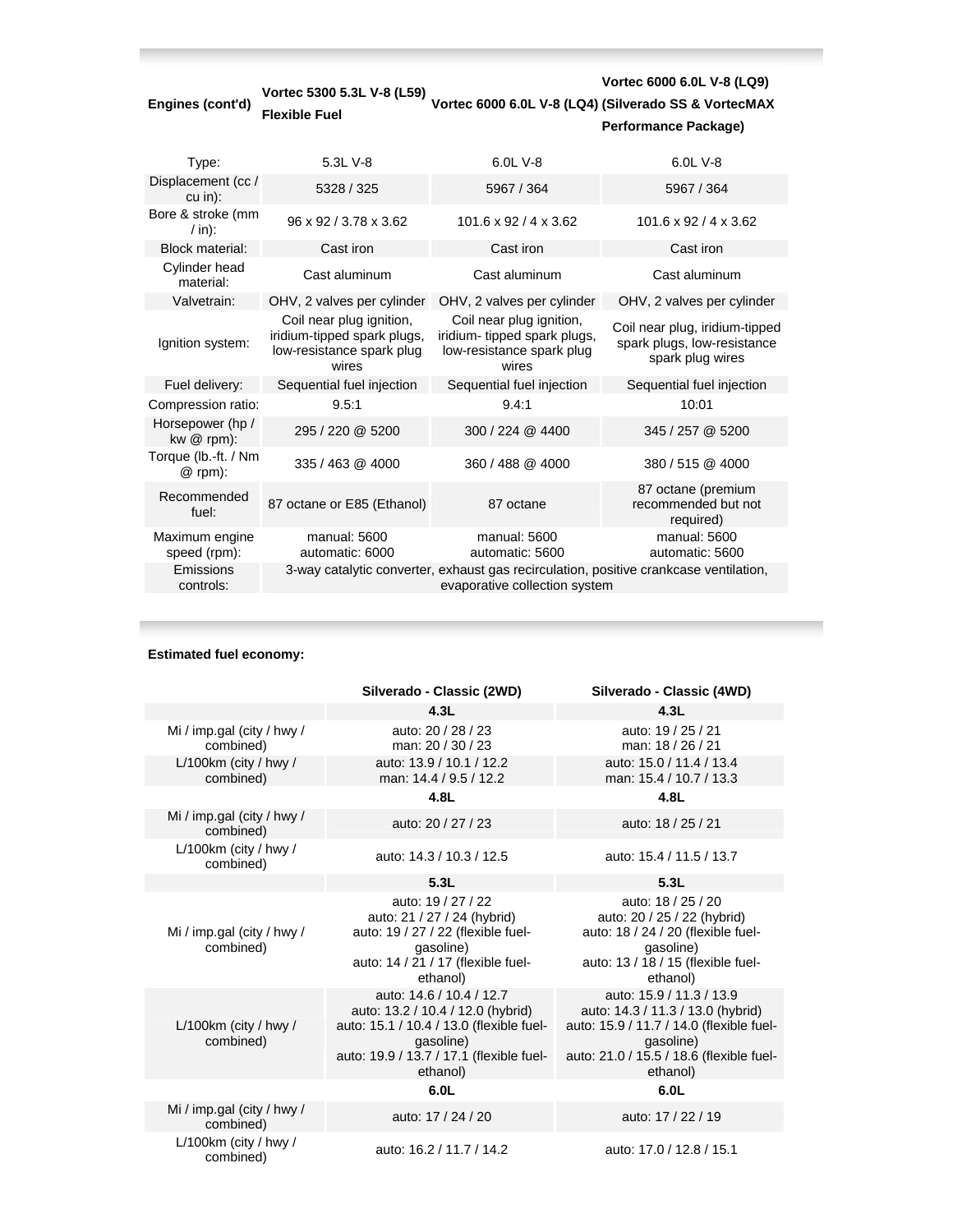### **Estimated fuel economy:**

ı

|                                         | Silverado - New (2WD)                                                                                                                    | Silverado - New (4WD)                                                                                                                     |
|-----------------------------------------|------------------------------------------------------------------------------------------------------------------------------------------|-------------------------------------------------------------------------------------------------------------------------------------------|
|                                         | 4.3L                                                                                                                                     | 4.3L                                                                                                                                      |
| Mi / imp.gal (city / hwy /<br>combined) | auto: 20 / 28 / 23                                                                                                                       | auto: 19 / 25 / 21                                                                                                                        |
| L/100km (city / hwy /<br>combined)      | auto: 14.1 / 10.2 / 12.4                                                                                                                 | auto: 15.0 / 11.3 / 13.3                                                                                                                  |
|                                         | 4.8L                                                                                                                                     | 4.8L                                                                                                                                      |
| Mi / imp.gal (city / hwy /<br>combined) | auto: 19 / 27 / 22                                                                                                                       | auto: 18 / 25 / 20                                                                                                                        |
| L/100km (city / hwy /<br>combined)      | auto: 14.8 / 10.6 / 12.9                                                                                                                 | auto: 15.7 / 11.5 / 13.8                                                                                                                  |
|                                         | 5.3L                                                                                                                                     | 5.3L                                                                                                                                      |
| Mi / imp.gal (city / hwy /<br>combined) | auto: 20 / 29 / 23<br>auto: 20 / 28 / 23 (flexible fuel-<br>gasoline)<br>auto: 15 / 21 / 17 (flexible fuel-<br>ethanol)                  | auto: 19 / 27 / 22<br>auto: 19 / 26 / 22 (flexible fuel-<br>gasoline)<br>auto: 14 / 19 / 16 (flexible fuel-<br>ethanol)                   |
| L/100km (city / hwy /<br>combined)      | auto: 14.3 / 9.9 / 12.3<br>auto: 14.3 / 10.0 / 12.3 (flexible fuel-<br>gasoline)<br>auto: 19.3 / 13.4 / 16.6 (flexible fuel-<br>ethanol) | auto: 15.0 / 10.6 / 13.0<br>auto: 15.1 / 10.8 / 13.1 (flexible fuel-<br>gasoline)<br>auto: 20.3 / 14.5 / 17.7 (flexible fuel-<br>ethanol) |
|                                         | 6.0L                                                                                                                                     | 6.0L                                                                                                                                      |
| Mi / imp.gal (city / hwy /<br>combined) | auto: 18 / 25 / 21                                                                                                                       | auto: 17 / 24 / 20                                                                                                                        |
| $L/100km$ (city / hwy /<br>combined)    | auto: 15.7 / 11.2 / 13.7                                                                                                                 | auto: 16.3 / 11.7 / 14.2                                                                                                                  |

| <b>Transmissions</b> | <b>NV3500</b><br>(MG5)       | <b>NV4500</b><br>(MW3) | <b>Hydra-Matic</b><br>4L60-E<br>(M30/M33) | <b>Hydra-Matic</b><br>4L80-E | <b>Hydra-Matic</b><br>4L85 | <b>Hydra-Matic</b><br>4L85-E<br>(Silverado SS) |
|----------------------|------------------------------|------------------------|-------------------------------------------|------------------------------|----------------------------|------------------------------------------------|
| Type:                | 5-speed<br>manual            | 5-speed<br>manual      | 4-speed<br>automatic                      | 4-speed<br>automatic         | 4-speed<br>automatic       | 4-speed<br>automatic                           |
| Gear ratios (:1):    |                              |                        |                                           |                              |                            |                                                |
| First:               | 4.02                         | 5.61                   | 3.06                                      | 2.48                         | 2.48                       | 3.06                                           |
| Second:              | 2.32                         | 3.04                   | 1.63                                      | 1.48                         | 1.48                       | 1.63                                           |
| Third:               | 1.4                          | 1.67                   | 1.00                                      | 1.00                         | 1.00                       | 1.00                                           |
| Fourth:              | 1.00                         | 1.00                   | 0.70                                      | 0.75                         | 0.75                       | 0.70                                           |
| Fifth:               | 0.73                         | 0.75                   | $\overline{\phantom{a}}$                  | $\blacksquare$               | $\blacksquare$             | $\blacksquare$                                 |
| Reverse:             | 3.55                         | 5.04                   | 2.29                                      | 2.07                         | 2.07                       | 2.29                                           |
| Final drive ratio:   | 3.08<br>3.42<br>3.73<br>4.10 | 3.42<br>3.73<br>4.10   | 3.08<br>3.42<br>3.73<br>4.10              | 3.42<br>3.73<br>4.10         | 4.1                        |                                                |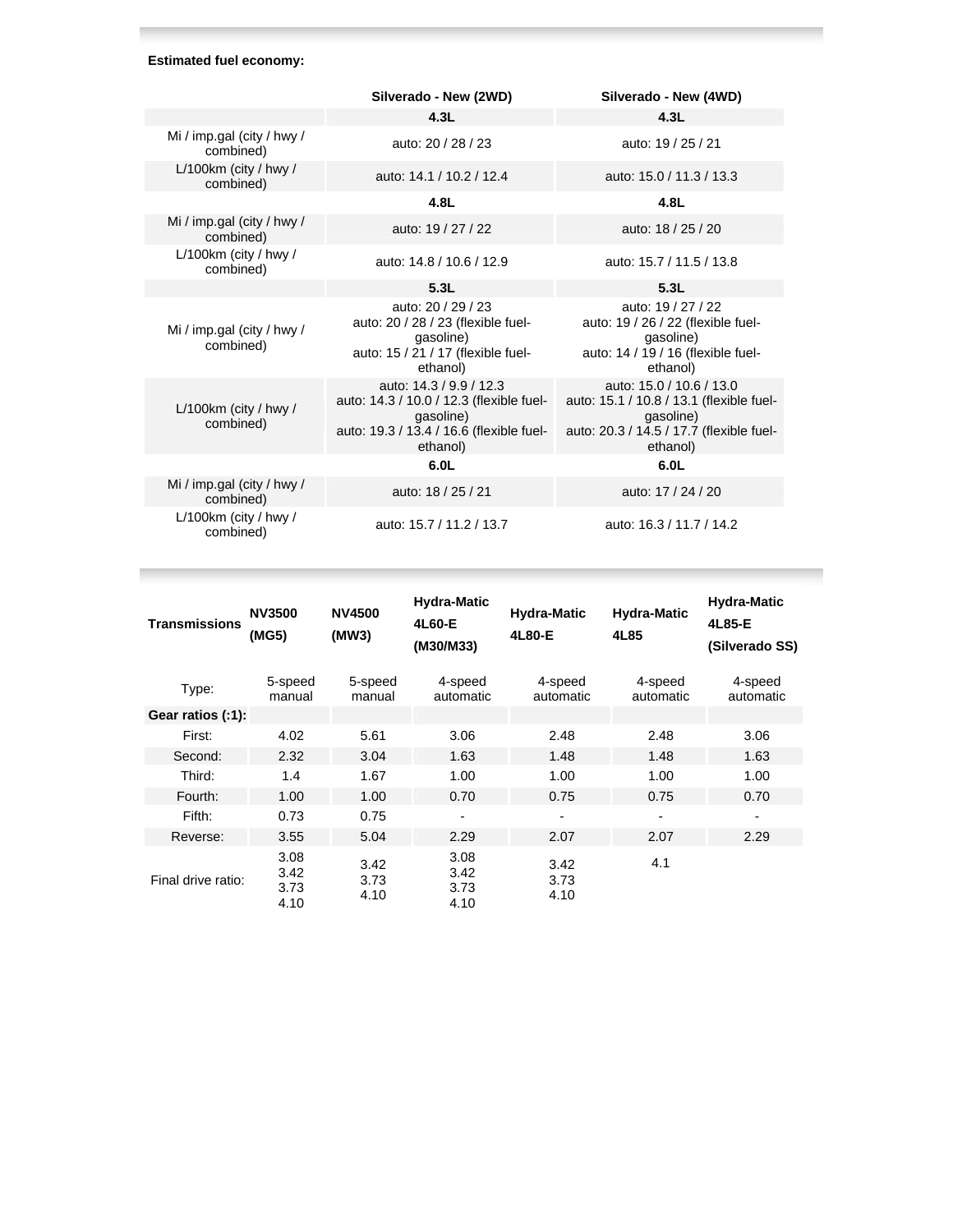### **Chassis/Suspension**

| 1500 4WD: independent with computer-selected torsion bars, 28.6-mm<br>stabilizer bar<br>1500 2WD: computer-selected coil springs; gas-pressurized shocks; 31.8-<br>mm stabilizer bar |
|--------------------------------------------------------------------------------------------------------------------------------------------------------------------------------------|
| Solid axle with semi-elliptic, variable-rate, two-stage multileaf springs; gas-<br>pressurized shocks                                                                                |
| 2WD only                                                                                                                                                                             |
|                                                                                                                                                                                      |
| Power recirculating ball                                                                                                                                                             |
| Power rack-and-pinion                                                                                                                                                                |
| 14.2:1                                                                                                                                                                               |
| 3                                                                                                                                                                                    |
|                                                                                                                                                                                      |
| 12.2 / 40.1                                                                                                                                                                          |
| 14.2 / 46.6                                                                                                                                                                          |
| 14.4 / 47.3                                                                                                                                                                          |
| 14.2 / 46.6                                                                                                                                                                          |
| 14.4 / 47.3                                                                                                                                                                          |
|                                                                                                                                                                                      |

## **Brakes**

| Type:                                   | Vacuum booster, power, 4-wheel disc, 4-wheel ABS, DRP; or vacuum booster,<br>power, front disc/rear drum, 4-wheel ABS, DRP |
|-----------------------------------------|----------------------------------------------------------------------------------------------------------------------------|
| Rotor diameter x<br>thickness (mm / in) |                                                                                                                            |
| 1500 with disc/drum<br>brakes:          | front: 330 x 30 / 12.99 x 1.18<br>rear: 295 x 60 / 11.61 x 2.36                                                            |
| 1500 with 4-wheel disc:                 | front: 302 x 30 / 11.88 x 1.18<br>rear: 325 x 20 / 12.8 x 0.78                                                             |
| 1500HD, 2500:                           | front: $325 \times 38 / 12.8 \times 1.5$<br>rear: 330 x 29 / 13 x 1.14                                                     |
| Total swept area (sq in /<br>sq cm)     |                                                                                                                            |
| 1500 with disc/drum<br>brakes:          | front: 1944 / 301.2<br>rear: 1112 / 172.4                                                                                  |
| 1500 with 4-wheel disc:                 | front: 1378 / 213.6<br>rear: 1362 / 211.1                                                                                  |
| 1500HD, 2500:                           | front: 1584 / 245.5<br>rear: 1526 / 236.5                                                                                  |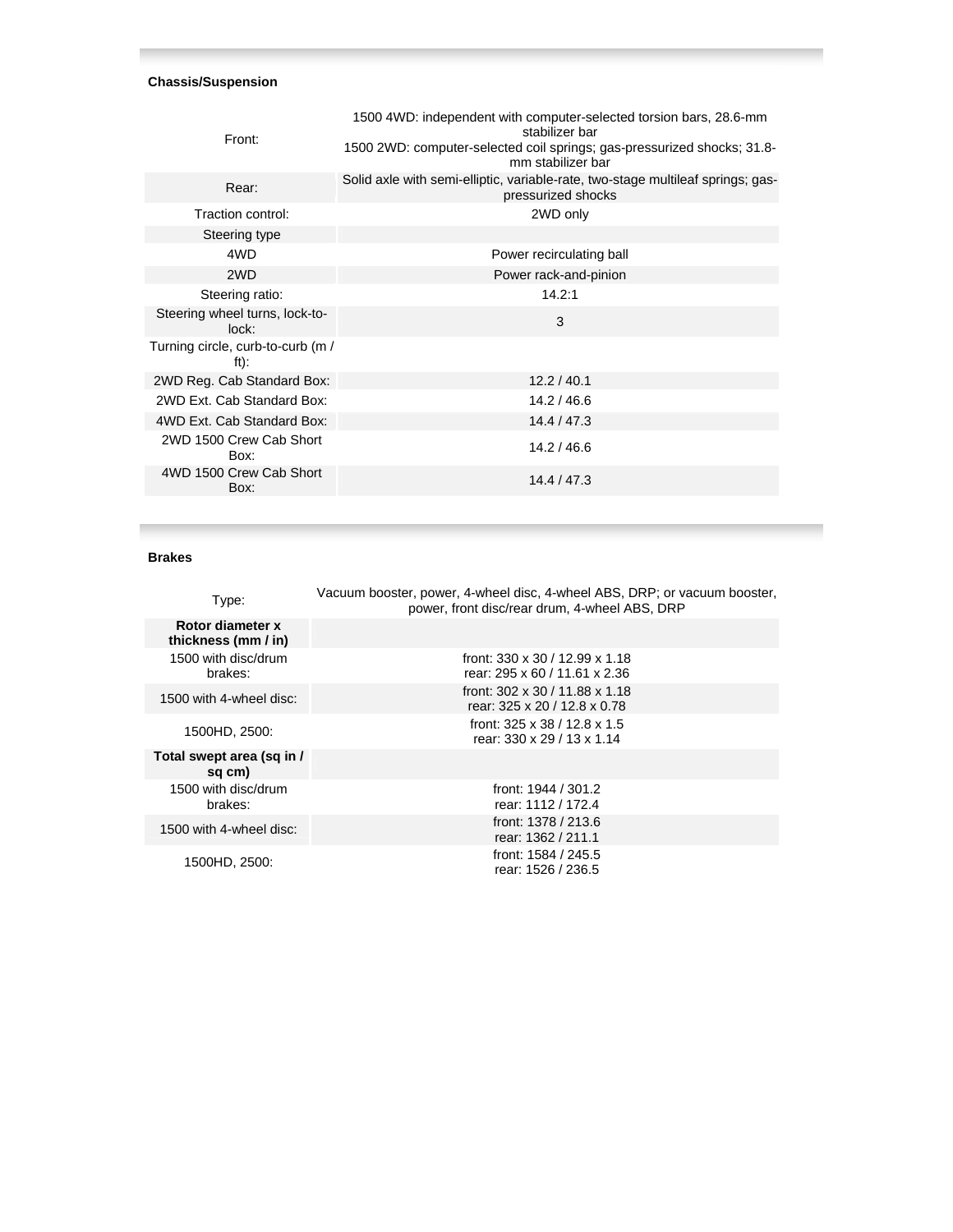# **Wheels/Tires**

| Wheel size & type:                        |                                                                                                                                                                                                                                                                                                                                                                                               |
|-------------------------------------------|-----------------------------------------------------------------------------------------------------------------------------------------------------------------------------------------------------------------------------------------------------------------------------------------------------------------------------------------------------------------------------------------------|
| <b>Work Truck</b>                         | 6-lug 17-inch x 7.0-inch painted steel (std)                                                                                                                                                                                                                                                                                                                                                  |
| 2WD Reg and Ext cab, 2WD/4WD Crew<br>Cab: | 6-lug 17-inch x 7.5-inch chrome-style steel (std w/YE9, opt w/o<br>YE9)<br>6-lug 17-inch x 7-inch cast alum (opt on all)<br>6-lug 20-inch x 8.5-inch chrome alum (std w/B4V)<br>6-lug 20-inch x 8.5-inch chrome alum (std w/Silverado SS)                                                                                                                                                     |
| 1500HD:                                   | 8-lug 16-inch x 6.5-inch chrome-style steel (std)<br>8-lug 16-inch x 6.5-inch cast alum (opt)                                                                                                                                                                                                                                                                                                 |
| Tires:                                    |                                                                                                                                                                                                                                                                                                                                                                                               |
| 2WD:                                      | P245/70R17-108S all-season blackwall (std)<br>P245/70R17-108S all-season white-outlined letter (opt)<br>P275/55R20-111S touring blackwall (std w/B4V)<br>P235/75R16-106S all-season blackwall (std w/PHT)<br>P235/75R16-106S all-season white-outlined letter (opt w/PHT)                                                                                                                     |
| 4WD (Reg/Ext. Cab):                       | P265/70R17-113S all-season blackwall (std)<br>P265/70R17-113S all-season, white outlined-letter (opt)<br>P265/70R17-113S on-off road blackwall (opt)<br>P265/70R17-113S on-off road white outlined letter (opt)<br>P245/55R20-111S touring blackwall (std w/Silverado SS)<br>P245/75R20-109S all season blackwall (std w/PHT)<br>P245/75R20-109S all season white outlined letter (opt w/PHT) |
| 4WD Crew Cab:                             | P265/70R17-113S all-season blackwall (std)<br>P265/70R17-113S all-season white-outlined letter (opt)                                                                                                                                                                                                                                                                                          |
| 1500HD 2WD/4WD:                           | LT245/75R16E-120S all season blackwall (opt)<br>LT245/75R16E-120S on-off road blackwall (opt)<br>P245/75R16-109S all-season white outlined letter (opt)<br>P265/75R16-109S all-terrain, blackwall (opt)<br>P265/75R16-109S all-terrain, white outlined letter (opt)<br>LT245/75R16C-108R on-off road blackwall (opt)<br>LT245/75R16C-108R on-off road white outlined letter (opt)             |

| <b>Exterior</b><br><b>Dimensions</b>         | Regular Cab,<br><b>Standard Box</b>                                                                                                                | Regular Cab, Long Extended Cab,<br><b>Box</b><br>CC15703, CK15703 CC15903, CK15903 CC15753, CK15753                                                | <b>Standard Box</b>                                                                                                                                | <b>Extended Cab,</b><br><b>Long Box</b><br>CC15953, CK15953                                                                                        |
|----------------------------------------------|----------------------------------------------------------------------------------------------------------------------------------------------------|----------------------------------------------------------------------------------------------------------------------------------------------------|----------------------------------------------------------------------------------------------------------------------------------------------------|----------------------------------------------------------------------------------------------------------------------------------------------------|
| Wheelbase (mm / in):                         | 3023/119                                                                                                                                           | 3378 / 133                                                                                                                                         | 3645 / 143.5                                                                                                                                       | 4000 / 157.5                                                                                                                                       |
| Overall length (mm /<br>in):                 | 5154 / 202.9                                                                                                                                       | 5636 / 221.9                                                                                                                                       | 5776 / 227.4                                                                                                                                       | 6264 / 246.6                                                                                                                                       |
| Overall width (mm /<br>in)                   | Base/fleet:<br>1994 / 78.5<br>With YE9 package<br>opt mirrors folded<br>2070 / 81.5<br>With YE9 package<br>opt mirrors<br>extended:<br>236 / 93.13 | Base/fleet:<br>1994 / 78.5<br>With YE9 package<br>opt mirrors folded<br>2070 / 81.5<br>With YE9 package<br>opt mirrors<br>extended:<br>2363 / 93.1 | Base/fleet:<br>1994 / 78.5<br>With YE9 package<br>opt mirrors folded<br>2070 / 81.5<br>With YE9 package<br>opt mirrors<br>extended:<br>2363 / 93.1 | Base/fleet:<br>1994 / 78.5<br>With YE9 package<br>opt mirrors folded<br>2070 / 81.5<br>With YE9 package<br>opt mirrors<br>extended:<br>2363 / 93.1 |
| Overall height (mm /<br>in)                  | 2WD: 1808 / 71.2<br>4WD:1875 / 73.8                                                                                                                | 2WD: 1803 / 71.0<br>4WD:1872 / 73.7                                                                                                                | 2WD: 1808 / 71.2<br>4WD:1877 / 73.9                                                                                                                | 2WD: 1798 / 70.8<br>4WD:1872 / 73.7                                                                                                                |
| Track (mm / in)                              | front: 1651 / 65<br>rear: 1676 / 66                                                                                                                | front: 1651 / 65<br>rear: 1676 / 66                                                                                                                | front: 1651 / 65<br>rear: 1676 / 66                                                                                                                | front: 1651 / 65<br>rear: 1676 / 66                                                                                                                |
| Min. ground<br>clearance (mm / in):          | 2WD: 269 / 10.6<br>4WD: 213 / 8.4                                                                                                                  | 2WD: 231 / 9.1<br>4WD: 213 / 8.4                                                                                                                   | 2WD: 203 / 8<br>4WD: 221 / 8.7                                                                                                                     | 2WD: 203 / 8<br>4WD: 213 / 8.4                                                                                                                     |
| Ground to top of load<br>floor $(mm / in)$ : | 2WD: 803 / 31.6<br>4WD: 856 / 33.7                                                                                                                 | 2WD: 803 / 31.6<br>4WD: 856 / 33.7                                                                                                                 | 2WD: 803 / 31.6<br>4WD: 856 / 33.7                                                                                                                 | 2WD: 803 / 31.6<br>4WD: 856 / 33.7                                                                                                                 |
| Step-in height (mm /<br>$in)$ :              | 2WD: 495 / 19.5<br>4WD: 540 / 21.3                                                                                                                 | 2WD: 495 / 19.5<br>4WD: 540 / 21.3                                                                                                                 | 2WD: 495 / 19.5<br>4WD: 540 / 21.3                                                                                                                 | 2WD: 495 / 19.5<br>4WD: 540 / 21.3                                                                                                                 |
| Approach angle<br>$(\text{deg.})$ :          | 28                                                                                                                                                 | 28                                                                                                                                                 | 28                                                                                                                                                 | 28                                                                                                                                                 |
| Breakover angle<br>$(\text{deg.})$ :         | 14                                                                                                                                                 | 14                                                                                                                                                 | 14                                                                                                                                                 | 14                                                                                                                                                 |
| Departure angle<br>(deg.):                   | 23                                                                                                                                                 | 23                                                                                                                                                 | 23                                                                                                                                                 | 23                                                                                                                                                 |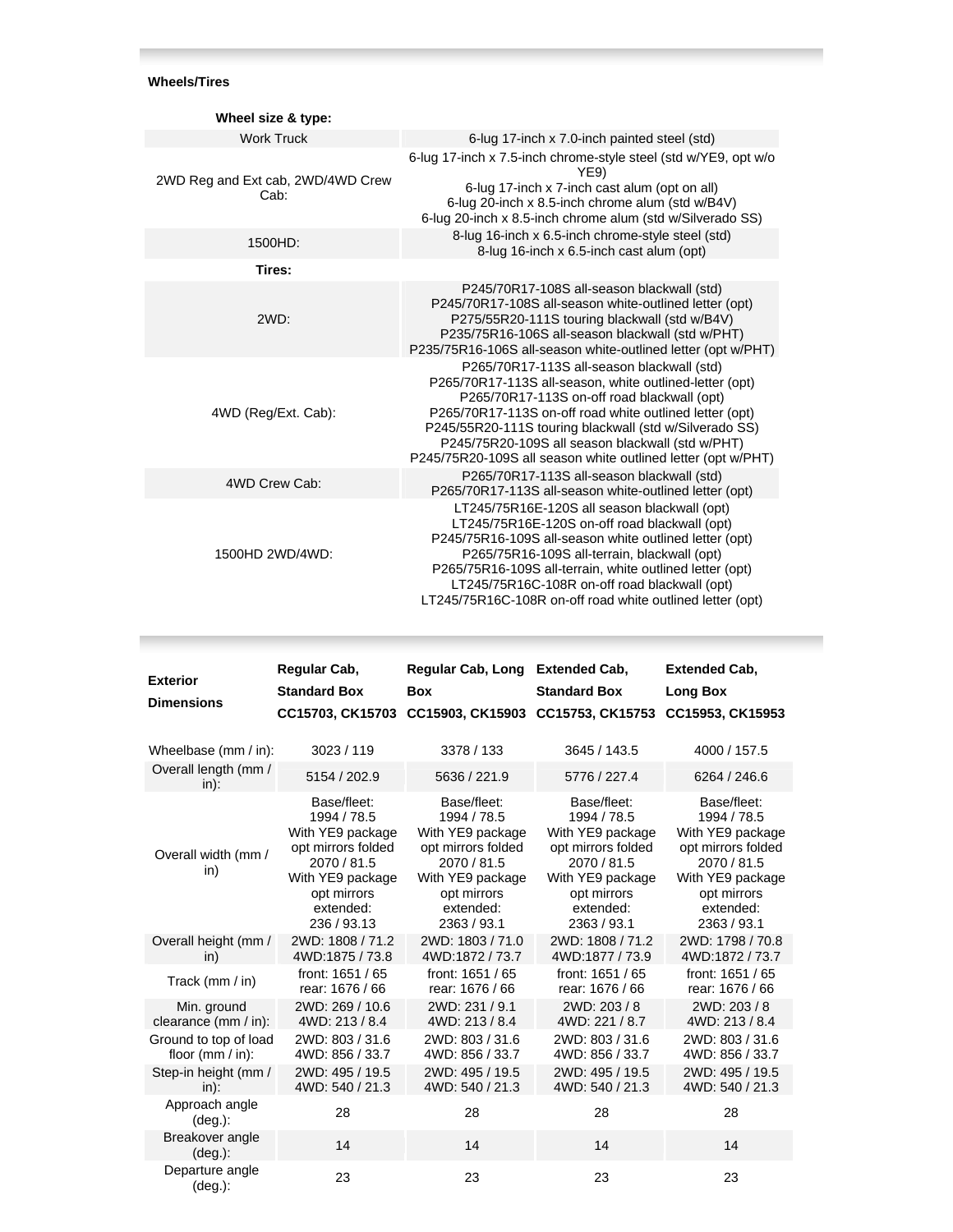| Exterior (cont'd)                            | <b>Extended Cab, Short Box Crew Cab, Short Box</b><br>CC15553, CK15553                                                                          | CC15543, CK15543                                                                                                  | <b>Crew Cab, Standard Box</b><br>(1500HD)<br>CC15743, CK15743                                                                                   |
|----------------------------------------------|-------------------------------------------------------------------------------------------------------------------------------------------------|-------------------------------------------------------------------------------------------------------------------|-------------------------------------------------------------------------------------------------------------------------------------------------|
| Wheelbase (mm / in):                         | 3404 / 134                                                                                                                                      | 3645 / 143.5                                                                                                      | 3886 / 153                                                                                                                                      |
| Overall length (mm / in):                    | 5535 / 217.9                                                                                                                                    | 5779 / 227.5                                                                                                      | 6025 / 237.2                                                                                                                                    |
| Overall width (mm / in)                      | Base/fleet:<br>1994 / 78.5<br>With YE9 package opt<br>mirrors folded<br>2070 / 81.5<br>With YE9 package opt<br>mirrors extended:<br>2363 / 93.1 | Base/fleet:<br>1994 / 78.5<br>With YE9 package opt<br>mirrors folded<br>With YE9 package opt<br>mirrors extended: | Base/fleet:<br>2024 / 79.7<br>With YE9 package opt<br>mirrors folded<br>2070 / 81.5<br>With YE9 package opt<br>mirrors extended:<br>2363 / 93.1 |
| Overall height (mm / in)                     | 2WD:71.2 / 1808<br>4WD:73.9 / 1877                                                                                                              | 2WD:72.6 / 1844<br>4WD:1905 / 75.0                                                                                | 2WD:1956 / 77.0<br>4WD:1963 / 77.3                                                                                                              |
| Track (mm / in)                              | front: 1651 / 65<br>rear: 1676 / 66                                                                                                             | front: 1651 / 65<br>rear: 1676 / 66                                                                               | front: 1899 / 68.6<br>rear: 1676 / 66                                                                                                           |
| Min. ground clearance<br>$(mm / in)$ :       | 2WD: 203 / 8<br>4WD: 221 / 8.7                                                                                                                  | 2WD: 206 / 8.1<br>4WD: 220 / 8.7                                                                                  | 2WD: 231 / 9.1<br>4WD: 269 / 8.3                                                                                                                |
| Ground to top of load<br>floor $(mm / in)$ : | 2WD: 803 / 31.6<br>4WD: 856 / 33.7                                                                                                              | 2WD: 803 / 31.6<br>4WD: 856 / 33.7                                                                                | $2WD: -$<br>4WD: 856 / 33.7                                                                                                                     |
| Step-in height (mm / in):                    | 2WD: 495 / 19.5<br>4WD: 540 / 21.3                                                                                                              | 2WD: 495 / 19.5<br>4WD: 540 / 21.3                                                                                | 2WD: 495 / 19.5<br>4WD: 637.5 / 25.1                                                                                                            |
| Approach angle (deg.):                       | 28                                                                                                                                              | 28                                                                                                                | 28                                                                                                                                              |
| Breakover angle (deg.):                      | 14                                                                                                                                              | 14                                                                                                                | 14                                                                                                                                              |
| Departure angle (deg.):                      | 23                                                                                                                                              | 23                                                                                                                | 23                                                                                                                                              |

**College** 

|                                      |             |                 |             | GVWR (kg / Curb Weight (kg Payload (kg / Weight Distribution (% front |
|--------------------------------------|-------------|-----------------|-------------|-----------------------------------------------------------------------|
|                                      | lb)         | I <sub>1b</sub> | lb)         | / rear)                                                               |
| 2WD Pickups:*                        |             |                 |             |                                                                       |
| C15703 Reg. Cab Stand. Box:          | 2767/6100   | 1910 / 4211     | 857 / 1889  | 57/43                                                                 |
| C15903 Reg. Cab Long Box:            | 2903 / 6400 | 1972 / 4348     | 931 / 2052  | 57.9 / 42.1                                                           |
| C15753 Ext. Cab Stand. Box:          | 2948 / 6500 | 2098 / 4625     | 851 / 1875  | 57.9 / 42.1 (w/ LM7)                                                  |
| C15953 Ext. Cab Long Box:            | 3039 / 6700 | 2220 / 4894     | 819 / 1806  | 59 / 41 (w/ LM7)                                                      |
| C15553 Ext. Cab Short box:           | 2812/6200   | 2159 / 4760     | 653 / 1440  | 41/59                                                                 |
| C15543 Crew Cab Short Box:           | 3130 / 6900 | 2262 / 4987     | 868 / 1913  | 57.6 / 42.4                                                           |
| C15743 1500HD Crew Cab<br>Short Box: | 3901 / 8600 | 2482 / 5471     | 1419 / 3129 | 57.6 / 42.4                                                           |
| 4WD Pickups:*                        |             |                 |             |                                                                       |
| K15703 Reg. Cab Stand. Box:          | 2903 / 6400 | 2045 / 4508     | 858 / 1892  | 58/42                                                                 |
| K15903 Reg. Cab Long Box:            | 2903 / 6400 | 2102 / 4634     | 801 / 1766  | 58.8 / 41.2                                                           |
| K15753 Ext. Cab Stand, Box:          | 3039 / 6700 | 2290 / 5050     | 748 / 1650  | 59.9 / 40.1 (w/ LM7)                                                  |
| K15953 Ext. Cab Long Box:            | 3039 / 6700 | 2375 / 5232     | 666 / 1468  | 59.8 / 40.2 (w/ LM7)                                                  |
| K15553 Ext. Cab Short Box:           | 2903 / 6400 | 2290 / 5050     | 612 / 1350  | 58.4 / 41.6                                                           |
| K15543 Crew Cab Short Box:           | 3175 / 7000 | 2397 / 5284     | 778 / 1716  | 60/40                                                                 |
| K15743 1500HD Crew Cab<br>Short Box: | 3901 / 8600 | 2614 / 5762     | 1287 / 2838 | 59.2 / 40.8                                                           |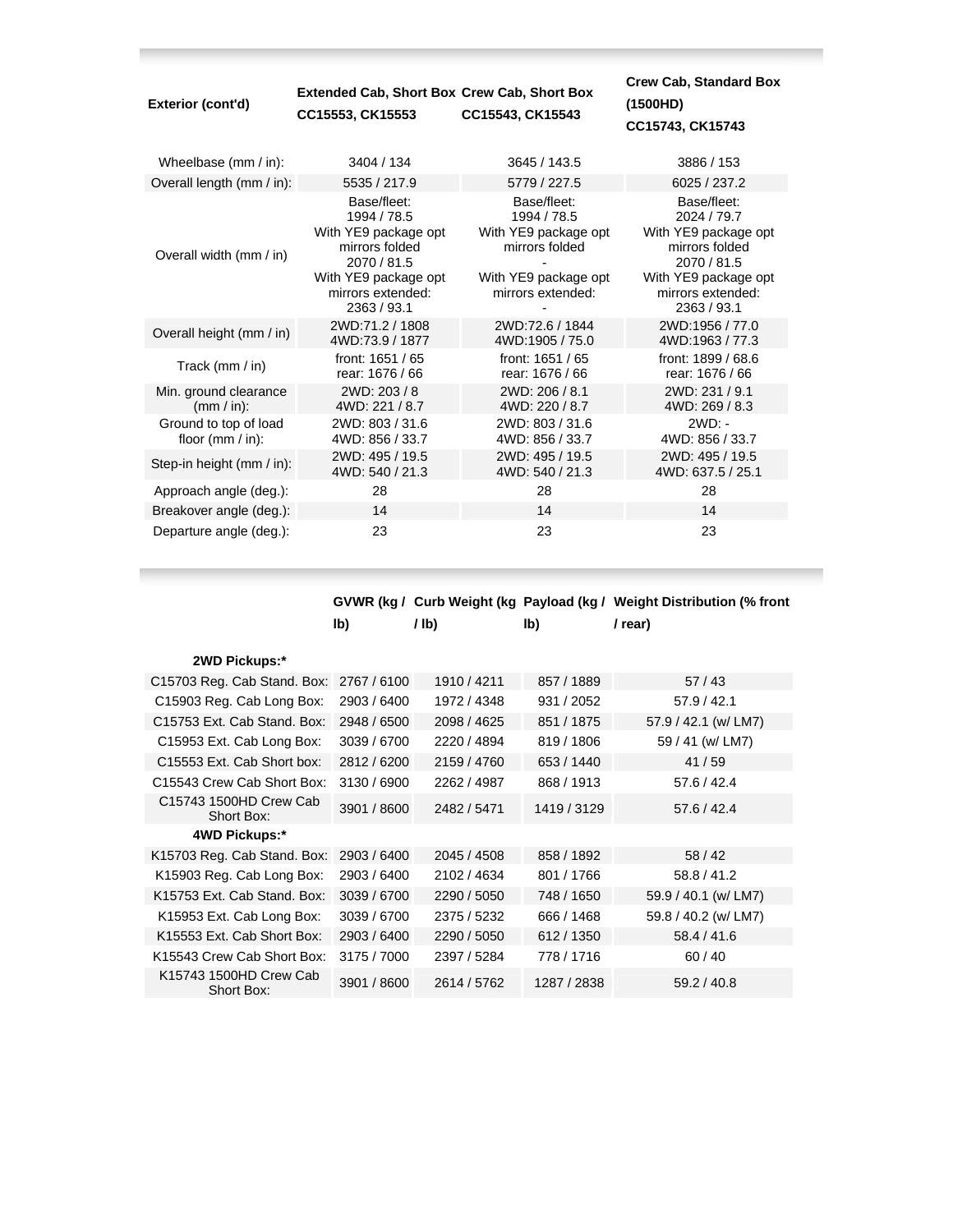| Cargo Box                              | <b>Std. Box Fleetside</b> | <b>Long Box Fleetside</b> | <b>Short Box</b> |
|----------------------------------------|---------------------------|---------------------------|------------------|
| Cargo volume $(L / cu$ ft):            | 1611 / 56.9               | 2092.8 / 73.9             | 1405 / 49.6      |
| Length at floor (mm / in):             | 1999 / 78.7               | 2479 / 97.6               | 1758 / 69.2      |
| Width at floor (mm / in):              | 1646 / 64.8               | 1646 / 64.8               | 1529 / 60.2      |
| Width at top $(mm / in)$ :             | 1572/61.9                 | 1572/61.9                 | 1572/61.9        |
| Width between wheelhousings (mm / in): | 1270/50                   | 1270/50                   | 1270 / 50        |
| Tailgate width (mm / in):              | 1621 / 63.8               | 1621 / 63.8               | 1539 / 60.6      |
| Inside height (mm / in):               | 495 / 19.5                | 495 / 19.5                | 495 / 19.5       |

| <b>Interior Dimensions</b> | <b>Regular Cab</b> | <b>Extended Cab, front</b> | <b>Extended Cab, rear</b> |
|----------------------------|--------------------|----------------------------|---------------------------|
| Head room $(mm / in)$ :    | 1041/41            | 1041/41                    | 975/38.4                  |
| Legroom $(mm / in)$ :      | 1049/41.3          | 1049/41.3                  | 856 / 33.7                |
| Shoulder room (mm / in):   | 1560 / 61.4        | 1560 / 61.4                | 1654 / 65.1               |
| Hip room (mm / in):        | 1623 / 63.9        | 1623 / 63.9                | 1560 / 61.4               |

the control of the control of the control of the control of the control of the control of the control of the c

| Interior (cont'd)           | 1500 Crew Cab,<br>front | 1500 Crew Cab,<br>rear | 2500 Crew Cab,<br>front | 2500 Crew Cab,<br>rear |
|-----------------------------|-------------------------|------------------------|-------------------------|------------------------|
| Head room (mm / in):        | 1034 / 40.7             | 1021/40.2              | 1044/41.1               | 1013/39.9              |
| Legroom $(mm / in)$ :       | 1049/41.3               | 993/39.1               | 1049/41.3               | 990/38.8               |
| Shoulder room (mm /<br>in): | 1560 / 61.4             | 1654 / 65.1            | 1560 / 61.4             | 1654 / 65.1            |
| Hip room $(mm / in)$ :      | 1623/63.9               | 1560 / 61.4            | 1623 / 63.9             | 1560 / 61.4            |

the control of the control of the control of the control of the control of the control of the control of the c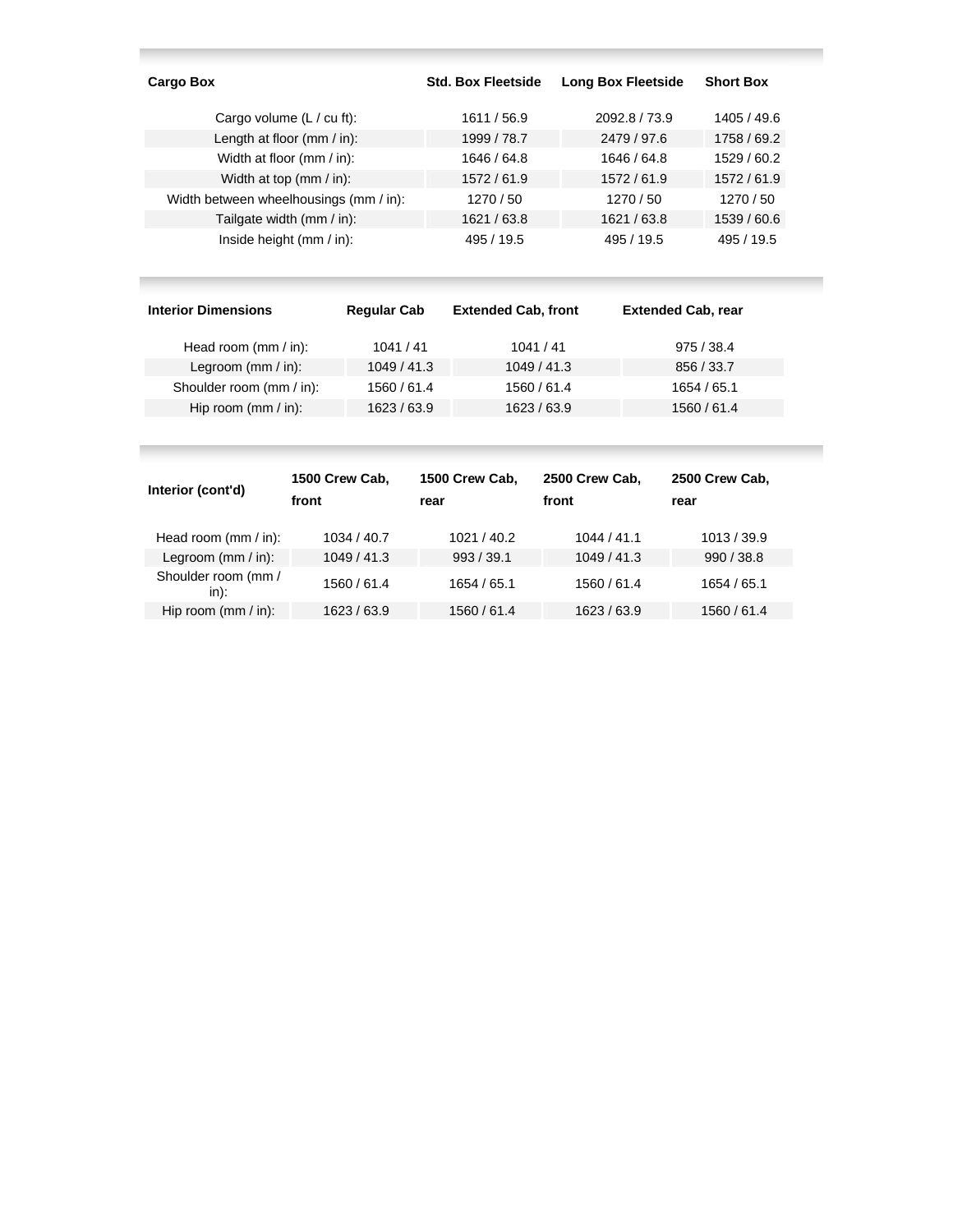| <b>Capacities</b>                              | Regular Cab,<br><b>Standard Box</b><br>CC15703,<br>CK15703 | Regular Cab,<br>Long Box<br>CC15903,<br>CK15903 | <b>Extended Cab,</b><br><b>Standard Box</b><br>CC15753,<br>CK15753                                                                                                                                                                                                                                                                         | <b>Extended Cab,</b><br>Long Box<br>CC15953,<br>CK15953 | <b>Extended Cab,</b><br><b>Short Box</b><br>CC15553,<br>CK15553 |
|------------------------------------------------|------------------------------------------------------------|-------------------------------------------------|--------------------------------------------------------------------------------------------------------------------------------------------------------------------------------------------------------------------------------------------------------------------------------------------------------------------------------------------|---------------------------------------------------------|-----------------------------------------------------------------|
| Seating:                                       | 2/3                                                        | 2/3                                             | 5/6                                                                                                                                                                                                                                                                                                                                        | 5/6                                                     | 5/6                                                             |
| Fuel tank (L/<br>imp.gal):                     | 98.4 / 26                                                  | 128.7 / 34                                      | 98.4 / 26                                                                                                                                                                                                                                                                                                                                  | 128.7 / 34                                              | 98.4 / 26                                                       |
| <b>Capacities</b>                              | <b>Crew Cab, Short Box</b>                                 |                                                 | Crew Cab, Standard Box (1500HD)                                                                                                                                                                                                                                                                                                            |                                                         |                                                                 |
| (cont'd)                                       | CC15543, CK15543                                           |                                                 | CC15743, CK15743                                                                                                                                                                                                                                                                                                                           |                                                         |                                                                 |
| Seating:                                       | 5/6                                                        |                                                 |                                                                                                                                                                                                                                                                                                                                            | 5/6                                                     |                                                                 |
| Fuel tank (L/<br>imp.gal):                     | 98.4 / 26                                                  |                                                 |                                                                                                                                                                                                                                                                                                                                            | 98.4 / 26                                               |                                                                 |
| <b>Trailer towing</b><br>maximum (kg /<br>lb): |                                                            |                                                 |                                                                                                                                                                                                                                                                                                                                            |                                                         |                                                                 |
| Reg. Cab, Std.<br>Box                          |                                                            |                                                 | 2WD: 3810 / 8400; with 5.3L V-8, auto. Trans., 3.73 axle (req. weight distributing hitch)<br>4WD: 4128 / 9100; with 5.3L V-8, auto. Trans., 4.10 axle (req. weight distributing hitch)                                                                                                                                                     |                                                         |                                                                 |
| Reg. Cab, Long<br>Box                          |                                                            |                                                 | 2WD: 3719 / 8200; with 5.3L V-8, auto. Trans., 3.73 axle (req. weight distributing hitch)<br>4WD: 4037 / 8900; with 5.3L V-8, auto. Trans., 4.10 axle (req. weight distributing hitch)                                                                                                                                                     |                                                         |                                                                 |
| Ext. Cab, Std.<br>Box                          |                                                            |                                                 | 2WD: 3538 / 7800; with 6.0L V-8, auto. Trans., 3.73 axle (req. weight distributing hitch)<br>4WD: 3946 / 8700; with 5.3L V-8, auto. Trans., 4.10 axle (req. weight distributing hitch)                                                                                                                                                     |                                                         |                                                                 |
| Ext. Cab, Std.<br>Box (w/<br>VortecMAX)        |                                                            |                                                 | 2WD: 4717 / 10400; with 6.0L V-8, auto. trans., 4.10 axle (req. weight distributing hitch)<br>4WD: 4581 / 10100; with 6.0L V-8, auto. trans., 4.10 axle (req. weight distributing hitch)                                                                                                                                                   |                                                         |                                                                 |
| Ext. Cab., Long<br>Box                         |                                                            |                                                 | 2WD: 3538 / 7800; with 5.3L V-8, auto. Trans., 3.73 axle (req. weight distributing hitch)<br>4WD: 3855 / 8500; with 5.3L V-8, auto. Trans., 4.10 axle (req. weight distributing hitch)                                                                                                                                                     |                                                         |                                                                 |
| Ext. Cab, Short<br>Box                         |                                                            |                                                 | 2WD: 3629 / 8000; with 5.3L V-8, auto. Trans., 3.73 axle (req. weight distributing hitch)<br>4WD: 3946 / 8700; with 5.3L V-8, auto. Trans., 4.10 axle (req. weight distributing hitch)                                                                                                                                                     |                                                         |                                                                 |
| Crew Cab, Short<br>Box                         |                                                            |                                                 | 2WD: 4581 / 10100; with 6.0L V-8, auto. Trans., 3.73 axle (req. weight distributing hitch)<br>4WD: 4491 / 9900; with 6.0L V-8, auto. Trans., 4.10 axle (req. weight distributing hitch)                                                                                                                                                    |                                                         |                                                                 |
| Crew Cab, Short<br>Box (w/<br>VortecMAX)       |                                                            |                                                 | 2WD: 4581 / 10100; with 6.0L V-8, auto. Trans., 3.73 axle (req. weight distributing hitch)<br>4WD: 4445 / 9800; with 6.0L V-8, auto. trans., 4.10 axle (req. weight distributing hitch)                                                                                                                                                    |                                                         |                                                                 |
| Crew Cab, Std.<br>Box (1500HD)                 |                                                            |                                                 | 2WD: 4672 / 10300; with 6.0L V-8, auto. trans., 4.10 axle (reg. weight distributing hitch)<br>4WD: 4491 / 9900; with 6.0L V-8, auto. trans., 4.10 axle (req. weight distributing hitch)                                                                                                                                                    |                                                         |                                                                 |
|                                                |                                                            |                                                 | * 2WD/4WD 1500 Series models limited to 2,250 kg (5,000-pound) trailer ratings unless<br>equipped with Z85 Increased Capacity or ZX3 Manual Select Damping or Z71 Off-Road<br>Suspension Package. Z82 Heavy Duty Trailering Package includes trailer hitch platform,<br>trailer electrical connector and suspension upgrade, if necessary. |                                                         |                                                                 |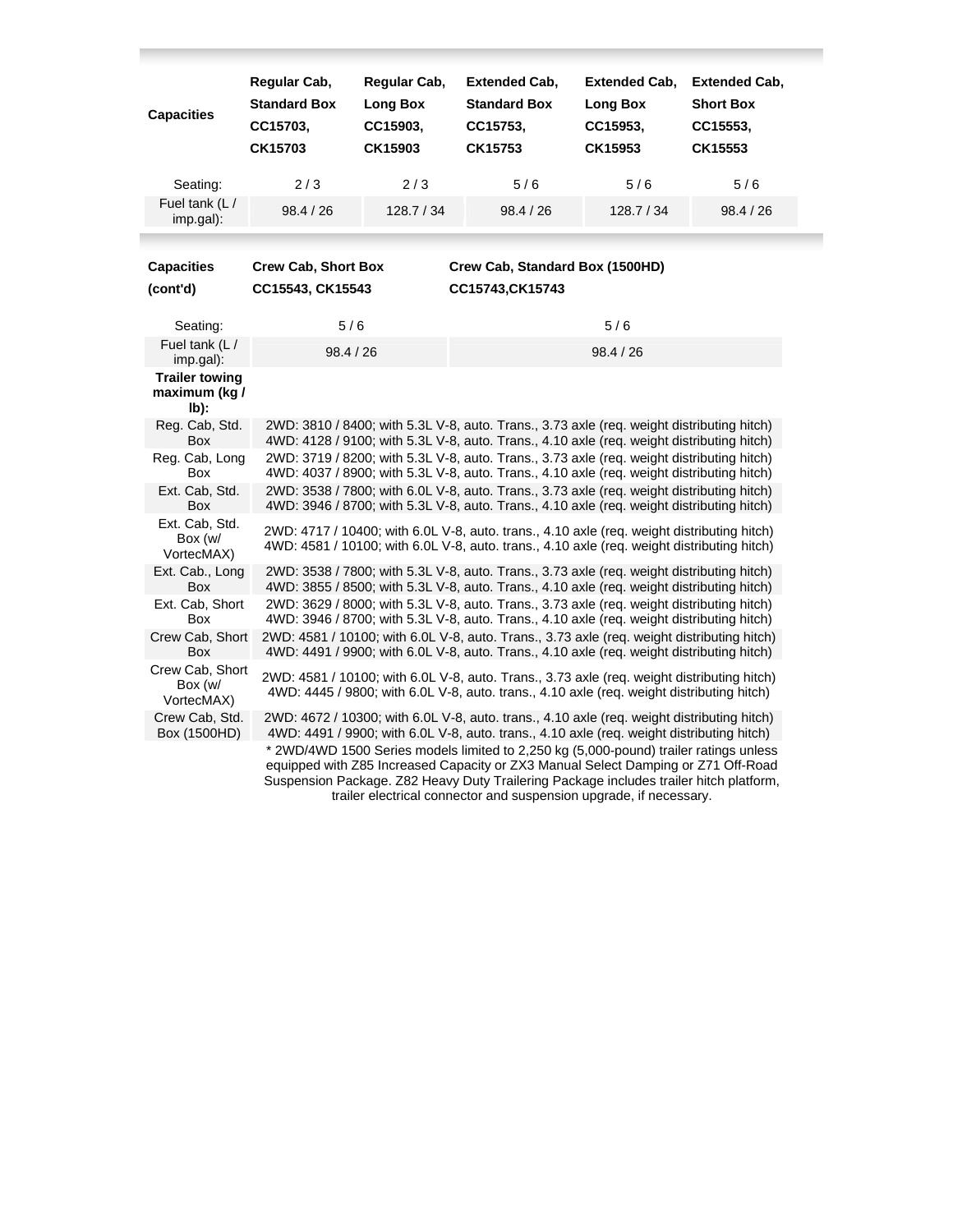# **SPECIFICATIONS - SILVERADO 2500HD / 3500 CLASSIC**

| <b>Engines</b>                  | <b>Vortec 6000 6.0L</b><br>$V-8$ (LQ4)                                                                                       | <b>Vortec 8100 8.1L</b><br>$V-8$ (L18)                                                                                       | <b>Duramax 6600 6.6L</b><br>$V-8$ (LBZ)                      |
|---------------------------------|------------------------------------------------------------------------------------------------------------------------------|------------------------------------------------------------------------------------------------------------------------------|--------------------------------------------------------------|
| Type:                           | 6.0L V-8                                                                                                                     | 8.1L V-8                                                                                                                     | 6.6L V-8                                                     |
| Displacement (cc<br>$/ cu$ in): | 5967 / 364                                                                                                                   | 8128 / 496                                                                                                                   | 6599 / 403                                                   |
| Bore & stroke<br>$(mm / in)$ :  | $101.6 \times 92 / 4 \times 3.62$                                                                                            | 107.9 x 111 / 4.25 x 4.37                                                                                                    | 103 x 99 / 4.06 x 3.9                                        |
| <b>Block material:</b>          | Cast iron                                                                                                                    | Cast iron                                                                                                                    | Cast iron                                                    |
| Cylinder head<br>material:      | Cast aluminum                                                                                                                | Cast iron                                                                                                                    | Cast aluminum                                                |
| Valvetrain:                     | <b>OHV</b>                                                                                                                   | <b>OHV</b>                                                                                                                   | OHV                                                          |
| Ignition system:                | Coil-near-plug, iridium-tipped<br>spark plugs, low-resistance<br>spark plug wires                                            | Coil-near-plug, iridium-tipped<br>spark plugs, low-resistance<br>spark plug wires                                            | Glow plug start aid                                          |
| Fuel delivery:                  | Sequential fuel injection                                                                                                    | Sequential fuel injection                                                                                                    | Direct injection diesel<br>with high pressure<br>common rail |
| Compression<br>ratio:           | 9.4:1                                                                                                                        | 9.1:1                                                                                                                        | 16.8:1                                                       |
| Horsepower (hp/<br>kw $@$ rpm): | 300 / 224 @ 4400                                                                                                             | 330 / 246 @ 4200(L18)<br>295 / 220 @ 3600 (MD L18 with<br>LRZ option)<br>242 / 180 @ 3600 (MD L18 with<br>LQR option)        | 360 / 268 @ 3200<br>(auto trans)                             |
| Torque (lb-ft / Nm<br>@ rpm):   | 360 / 488 @ 4000                                                                                                             | 450/610 @ 3200 (L18)<br>440 / 597 @ 3200 (MD L18 with<br>LRZ option)<br>350 / 475 @ 1200 (MD L18 with<br>LQR option)         | 650 / 881 @ 1600<br>(auto trans)                             |
| Recommended<br>fuel:            | 87 octane                                                                                                                    | 87 octane                                                                                                                    | diesel                                                       |
| Maximum engine<br>speed (rpm):  | manual: 5600<br>auto: 5600                                                                                                   | manual: 5000<br>auto: 4000                                                                                                   | 3250                                                         |
| Emissions<br>controls:          | 3-way catalytic converter,<br>exhaust gas recirculation,<br>positive crankcase ventilation,<br>evaporative collection system | 3-way catalytic converter,<br>exhaust gas recirculation,<br>positive crankcase ventilation,<br>evaporative collection system | Turbocharged,<br>intercooled, catalytic<br>converter system  |

[Top](http://www.gmcanada.com/english/vehicles/chevrolet/silverado/silv_opti.jsp#top)

| <b>Transmissions</b> | Hydra-Matic 4L80-E                       | <b>NVG 3500 (MW3)</b> | <b>Allison 1000 (MW7)</b> |
|----------------------|------------------------------------------|-----------------------|---------------------------|
| Type:                | 4-speed automatic                        | 5-speed manual        | 6-speed automatic         |
| Gear ratios (:1):    |                                          |                       |                           |
| First:               | 2.48                                     | 5.61                  | 3.1                       |
| Second:              | 1.48                                     | 3.04                  | 1.81                      |
| Third:               | 1.00                                     | 1.67                  | 1.41                      |
| Fourth:              | 0.75                                     | 1.00                  | 1.00                      |
| Fifth:               | $\overline{\phantom{a}}$                 | 0.75                  | 0.71                      |
| Sixth:               | $\overline{\phantom{a}}$                 | $\blacksquare$        | 0.61                      |
| Reverse:             | 2.08                                     | 5.61                  | 4.49                      |
|                      | Vortec 6000: 4.10 standard on all models |                       |                           |

Final drive ratio (with all transmissions): Vortec 8100: (opt) 3.73 or 4.10 on 2500HD; 4.10 std on 3500 Series Duramax 6600: 3.73 ratio standard on all models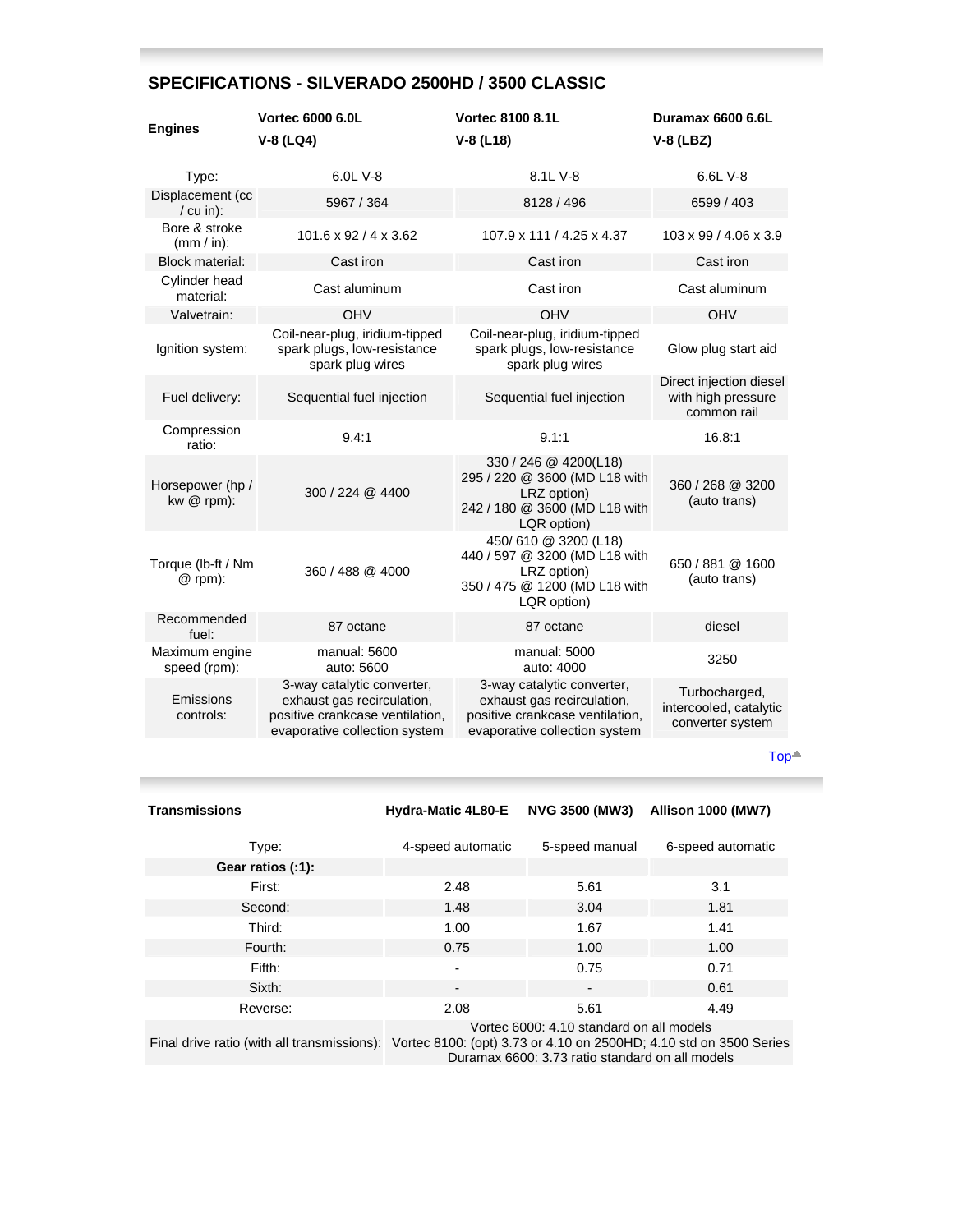## **Chassis/Suspension**

| Front:                                       |                                      | All models: std long- and short-arm independent front torsion bar<br>suspension                       |                                      |
|----------------------------------------------|--------------------------------------|-------------------------------------------------------------------------------------------------------|--------------------------------------|
| Rear:                                        |                                      | 2500HD Pickups: semi-elliptic 2-stage multileaf spring<br>3500 Chassis Cabs: 3-stage multileaf spring |                                      |
| Steering type:                               |                                      | Integral power recirculating ball                                                                     |                                      |
| Steering ratio:                              |                                      | 24:1                                                                                                  |                                      |
| Steering wheel turns, lock-to-lock:          |                                      | 3.14                                                                                                  |                                      |
| Turning circle, curb-to-curb (m /<br>$ft.$ : | <b>Regular Cab</b>                   | <b>Extended Cab</b>                                                                                   | <b>Crew Cab</b>                      |
| 2500HD Series single-wheel<br>pickups:       | 2WD: 13.4 / 43.8<br>4WD: 13.4 / 43.8 | 2WD: 14.3 / 46.8<br>4WD: 15.5 / 50.8                                                                  | 2WD: 15.1 / 49.6<br>4WD: 15.1 / 49.6 |
| 3500 Series dual-wheel pickups:              | 2WD: 13.3 / 43.7<br>4WD: 13.3 / 43.7 | 2WD: 15.5 / 50.7<br>4WD: 15.5 / 50.7                                                                  | 2WD: 16.3 / 53.5<br>4WD: 16.3 / 53.5 |
| 3500 Series single-wheel pickups:            | 4WD: 13.4 / 43.8                     | 4WD: 15.5 / 50.8                                                                                      | 4WD: 15.1 / 49.6                     |

#### **Brakes**

| Tvpe:                                 | Power, Hydroboost brake-apply system, 4-wheel disc, 4-wheel ABS         |
|---------------------------------------|-------------------------------------------------------------------------|
| Rotor diameter x thickness (mm / in): | front: $325 \times 38 / 12.8 \times 1.5$<br>rear: 325 x 30 / 12.8 x 1.2 |
| Total swept area (sq. cm / sq in.):   | front: 1584 / 245.5<br>rear: 1517 / 235.1                               |

## **Wheels/Tires**

| Wheel size and<br>type: | 8-bolt 16 x 6.5-inch steel wheels std; opt on 2500HD models: chrome centre cap,<br>chrome steel wheels with chrome centre cap and polished forged aluminum wheels<br>Chassis Cab wheels redesigned to display more surface area and provide increased<br>corrosion resistance (compared to previous designs) |
|-------------------------|--------------------------------------------------------------------------------------------------------------------------------------------------------------------------------------------------------------------------------------------------------------------------------------------------------------|
| Tires:                  | 2500HD models: LT245/75R16E radials, with either all-season or on-/off-road design,<br>depending on model<br>3500-Series: LT215/85R16-E highway or on-/off-road tires; tire size and inflation<br>pressure geared to specific load ratings                                                                   |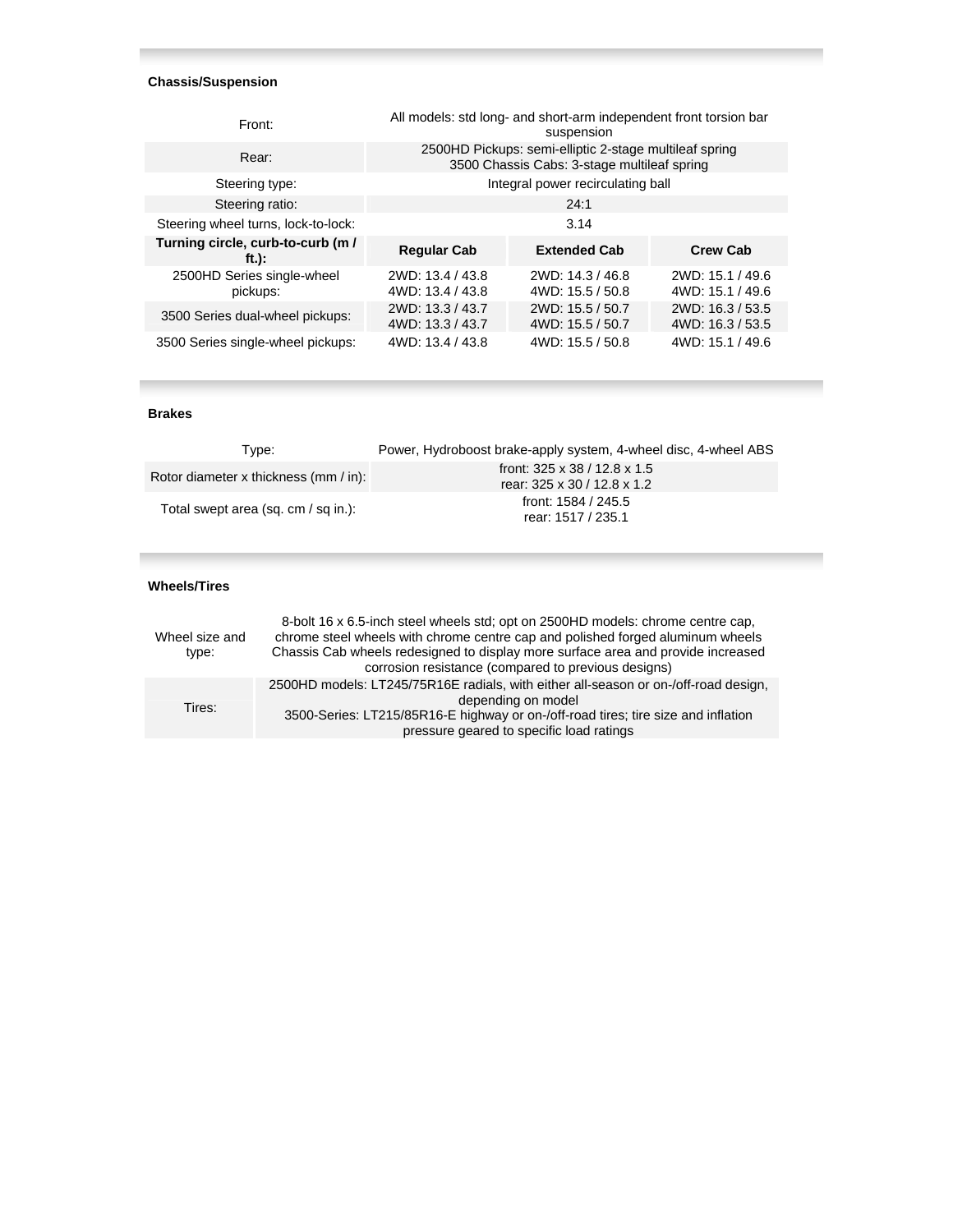| <b>Exterior Dimensions</b>                                          | 2500HD / 3500 Regular                      |                                                                                                    |                                               |                                             | 2500HD Extended Cab 2500HD / 3500 Extended                                                       |                                                                                                     |
|---------------------------------------------------------------------|--------------------------------------------|----------------------------------------------------------------------------------------------------|-----------------------------------------------|---------------------------------------------|--------------------------------------------------------------------------------------------------|-----------------------------------------------------------------------------------------------------|
|                                                                     | <b>Cab Long Box</b>                        |                                                                                                    | <b>Standard Box</b>                           |                                             | <b>Cab Long Box</b>                                                                              |                                                                                                     |
| Wheelbase (mm / in):                                                | 3378 / 133                                 |                                                                                                    |                                               | 3645 / 143.5                                |                                                                                                  | 4001 / 157.5                                                                                        |
| 2WD: 5641 / 222.1<br>Overall length (mm / in):<br>4WD: 5641 / 222.1 |                                            |                                                                                                    |                                               | 2WD: 5784 / 227.7<br>$4WD:$ —               |                                                                                                  | 2WD: 6264 / 246.6<br>4WD: 6264 / 246.6                                                              |
| Overall width (mm / in):                                            |                                            | 2WD: 2024 / 79.7<br>4WD: 2441 / 96.1                                                               |                                               | 2WD: 2024 / 79.7<br>$4WD:$ $-$              |                                                                                                  | 2WD: 2024 / 79.7<br>4WD: 2441 / 96.1                                                                |
| Overall height: (mm / in):                                          |                                            | 2WD:<br>2500HD: 1935 / 76.2<br>3500: 1948 / 76.7<br>4WD:<br>2500HD: 1943/76.5<br>3500: 1948 / 76.7 |                                               | 2WD:<br>1935 / 76.2<br>4WD:<br>1943 / 76.5  |                                                                                                  | 2WD:<br>2500HD: 1935 / 76.2<br>3500:1938 / 76.3<br>4WD:<br>2500HD: 1943 / 76.5<br>3500: 1948 / 76.7 |
| Track (mm / in):                                                    |                                            | front:<br>1742 / 68.6<br>rear:<br>2500HD: 1676 / 66<br>3500:1897 / 74.7                            |                                               | front:<br>1742 / 68.6<br>rear:<br>1676 / 66 |                                                                                                  | front:<br>1742 / 68.6<br>rear:<br>2500HD: 1676 / 66<br>3500:1897 / 74.7                             |
| Minimum ground<br>clearance (mm / in):                              |                                            |                                                                                                    |                                               |                                             |                                                                                                  |                                                                                                     |
| 2WD (front):                                                        | 2500HD: 218.4 / 8.6<br>3500: 223.5 / 8.8   |                                                                                                    |                                               | 216/8.5                                     |                                                                                                  | 2500HD: 216 / 8.5<br>3500: 221 / 8.7                                                                |
| 2WD (rear):                                                         | 2500HD: 190.5 / 7.5<br>3500: 193 / 7.6     |                                                                                                    |                                               | 188/7.4                                     |                                                                                                  | 2500HD: 188 / 7.4<br>3500: 190.4 / 7.5                                                              |
| 4WD (front):                                                        | 2500HD: 226.1 / 8.9<br>3500: 223.5 / 8.8   |                                                                                                    |                                               | 223.5/8.8                                   |                                                                                                  | 2500HD: 223.5 / 8.8<br>3500: 223.5 / 8.8                                                            |
| 4WD (rear):                                                         | 2500HD: 190.5 / 7.5<br>3500: 193 / 7.6     |                                                                                                    |                                               | 188/7.4                                     |                                                                                                  | 2500HD: 188 / 7.4<br>3500: 193 / 7.6                                                                |
| Step-in height (mm / in.):                                          |                                            |                                                                                                    |                                               |                                             |                                                                                                  |                                                                                                     |
| 2WD:                                                                | 2500HD: 632.5 / 24.9                       | 3500: 645.2 / 25.4                                                                                 |                                               | 619.8 / 24.4                                |                                                                                                  | 2500HD: 619.8 / 24.4<br>3500: 632.5 / 24.9                                                          |
| 4WD:                                                                | 2500HD: 645.2 / 25.4<br>3500: 632.5 / 24.9 |                                                                                                    |                                               | 624.8 / 24.6                                |                                                                                                  | 2500HD: 624.8 / 24.6<br>3500: 632.5 / 24.9                                                          |
|                                                                     |                                            |                                                                                                    |                                               |                                             |                                                                                                  |                                                                                                     |
|                                                                     |                                            | 2500HD Crew Cab                                                                                    |                                               |                                             | 2500HD / 3500 Crew Cab                                                                           |                                                                                                     |
| Exterior (cont'd)                                                   |                                            | <b>Standard Box</b>                                                                                |                                               | <b>Long Box</b>                             |                                                                                                  |                                                                                                     |
| Wheelbase (mm / in):                                                |                                            |                                                                                                    | 3886 / 153                                    |                                             | 4242 / 167                                                                                       |                                                                                                     |
| Overall length (mm / in):                                           |                                            |                                                                                                    | 2WD: 6027 / 237.3<br>4WD: 6027 / 237.3        |                                             | 2WD: 6507 / 256.2<br>4WD: 6507 / 256.2                                                           |                                                                                                     |
| Overall width (mm / in):                                            |                                            |                                                                                                    | 2WD: 2024 / 79.7<br>4WD: 2024 / 79.7          |                                             | 2WD: 2024 / 79.7<br>4WD: 2024 / 79.7                                                             |                                                                                                     |
| Overall height: (mm / in):                                          |                                            |                                                                                                    | 2WD:<br>77.0/1956<br>4WD:<br>77.4 / 1966      |                                             | 2WD:<br>2500HD: 1956 / 77<br>3500: 1938 / 76.3<br>4WD:<br>2500HD: 1956 / 77<br>3500: 1948 / 76.7 |                                                                                                     |
| Track (mm / in):                                                    |                                            |                                                                                                    | front:<br>1742 / 68.6<br>rear:<br>1676 / 66.0 |                                             | front:<br>1742 / 68.6<br>rear:<br>2500HD: 1676 / 66                                              |                                                                                                     |
| Minimum ground clearance (mm /<br>in):xxx                           |                                            |                                                                                                    |                                               |                                             | 3500: 1897 / 74.7                                                                                |                                                                                                     |
| 2WD (front):                                                        |                                            |                                                                                                    | 221/8.7                                       |                                             | 2500HD: 221 / 8.7<br>3500: 221 / 8.7                                                             |                                                                                                     |
| 2WD (rear):                                                         |                                            |                                                                                                    | 188.0 / 7.4                                   |                                             | 2500HD: 193 / 7.6<br>3500: 193 / 7.6                                                             |                                                                                                     |
| 4WD (front):                                                        |                                            |                                                                                                    | 226.1/8.9                                     |                                             | 2500HD: 221 / 8.7<br>3500: 223.5 / 8.8                                                           |                                                                                                     |
| 4WD (rear):                                                         |                                            |                                                                                                    | 188/7.4                                       |                                             | 2500HD: 193 / 7.6<br>3500: 193 / 7.6                                                             |                                                                                                     |
| Step-in height (mm / in):                                           |                                            |                                                                                                    |                                               |                                             |                                                                                                  |                                                                                                     |
| 2WD:                                                                |                                            |                                                                                                    | 624.8 / 24.6                                  |                                             | 2500HD: 624.8 / 24.6<br>3500: 632.5 / 24.9                                                       |                                                                                                     |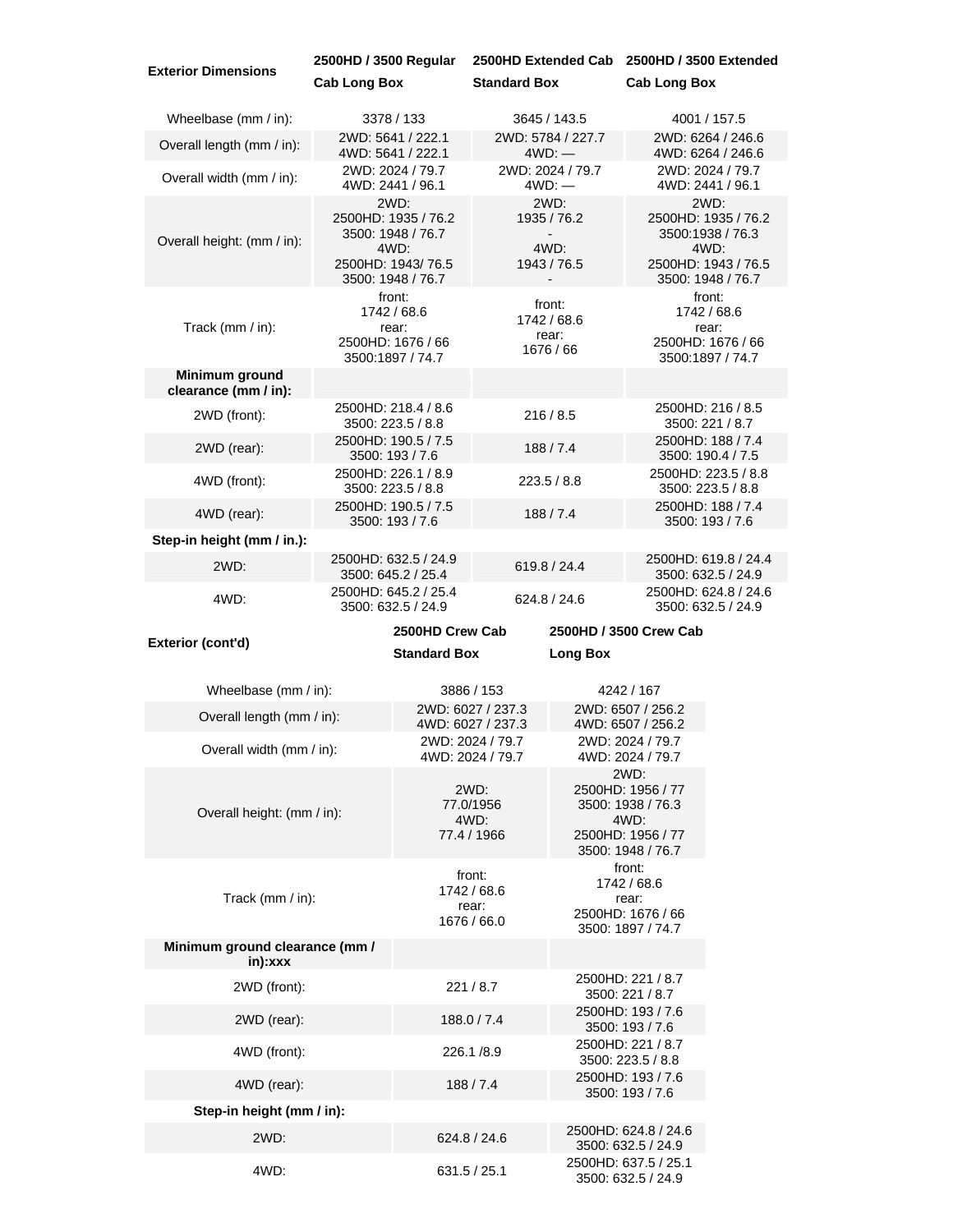|                                             | GVWR (kg /                                  | <b>Curb Weight</b>         |                            | Payload (kg / Weight Distribution (% |
|---------------------------------------------|---------------------------------------------|----------------------------|----------------------------|--------------------------------------|
|                                             | lb)                                         | (kg / lb)                  | lb)                        | front/rear)                          |
| 2500HD Reg Cab, Long Box<br>2WD/4WD:        | 2WD: 4173/<br>9200<br>4WD: 4173 /<br>9200   | 2332 / 5142<br>2448 / 5398 | 1841 / 4058<br>1724 / 3802 | 56.2 / 43.8<br>57.8 / 42.2           |
| 2500HD Ext Cab, Std. Box<br>2WD/4WD:        | 2WD: 4173/<br>9200<br>4WD: 4173/<br>9200    | 2448 / 5398<br>2567 / 5659 | 1724 / 3802<br>1606 / 3541 | 56.1/43.9<br>58.6 / 41.4             |
| 2500HD Ext Cab, Long Box<br>2WD/4WD:        | 2WD: 4173 /<br>9200<br>4WD: 4173 /<br>9200  | 2522 / 5561<br>2653 / 5848 | 1651 / 3639<br>1520 / 3352 | 56.3 / 43.7<br>57.9 / 41.1           |
| 2500HD Crew Cab, Std. Box<br>2WD/4WD:       | 2WD: 4173 /<br>9200<br>4WD: 4173 /<br>9200  | 2537 / 5594<br>2668 / 5883 | 1536 / 3606<br>1505 / 3317 | 55.2 / 44.8<br>57/43                 |
| 2500HD Crew Cab, Long Box<br>2WD/4WD:       | 2WD: 4173 /<br>9200<br>4WD: 4173 /<br>9200  | 2606 / 5745<br>2738 / 6037 | 1568 / 3455<br>1435 / 3163 | 55.5 / 44.5<br>57.2 / 42.8           |
| 3500 Reg Cab, Long Box, 4WD;<br>SRW / DRW:  | SRW: 4491 /<br>9900<br>DRW: 5171 /<br>11400 | 2580 / 5687<br>2671 / 5889 | 1911 / 4213<br>2500 / 5511 | 55.5 / 44.5<br>53.6 / 46.4           |
| 3500 Ext Cab, Long Box, 2WD;<br>DRW:        | 5171 / 11400                                | 2746 / 6053                | 2425 / 5347                | 52.3 / 47.7                          |
| 3500 Ext Cab, Long Box, 4WD;<br>SRW / DRW:  | SRW: 4491 /<br>9900<br>DRW: 5171 /<br>11400 | 2811/6197<br>2881 / 6351   | 1680 / 3703<br>2290 / 5049 | 55.2 / 44.8<br>53.9 / 46.1           |
| 3500 Crew Cab, Long Box, 2WD;<br>DRW:       | 5171 / 11400                                | 2826 / 6231                | 2345 / 5169                | 51.9 / 48.1                          |
| 3500 Crew Cab, Long Box, 4WD;<br>SRW / DRW: | SRW: 4491 /<br>9900<br>DRW: 5171 /<br>11400 | 2868 / 6322<br>2988 / 6552 | 1623 / 3578<br>2199 / 4848 | 55.4/44.6<br>53.6 / 46.4             |

**Contract Contract Contract** 

| Cargo box                               | Long Box    | <b>Standard Box</b> |
|-----------------------------------------|-------------|---------------------|
| Cargo volume $(L / cu$ ft):             | 2002 / 70.7 | 1611 / 56.9         |
| Length at floor (mm / in):              | 2479 / 97.6 | 1999 / 78.7         |
| Width at floor (mm / in):               | 1646 / 64.8 | 1646 / 64.8         |
| Opening width rear at top (mm / in):    | 1572/61.9   | 1572/61.9           |
| Width between wheel housings (mm / in): | 1270 / 50   | 1270/50             |
| Inside height $(mm / in)$ :             | 495 / 19.5  | 495 / 19.5          |
|                                         |             |                     |

| <b>Interior Dimensions</b> | <b>Regular Cab</b> | <b>Extended Cab</b>                       | <b>Crew Cab</b>                          |
|----------------------------|--------------------|-------------------------------------------|------------------------------------------|
| Headroom $(mm / in)$ :     | 1041/41            | front: $1041 / 41$<br>rear: 9753 / 8.4    | front: $1041 / 41$<br>rear: 991 / 39     |
| Legroom $(mm / in)$ :      | 1049/41.3          | front: $1049 / 41.3$<br>rear: 856 / 33.7  | front: $1049 / 41.3$<br>rear: 993 / 39.1 |
| Shoulder room (mm / in):   | 1656 / 65.2        | front: 1656 / 65.2<br>rear: 1684 / 66.3   | front: 1656 / 65.2<br>rear: 1654 / 65.1  |
| Hip room $(mm / in)$ :     | 1560 / 61.4        | front: $1560 / 61.4$<br>rear: 1562 / 61.5 | front: 1560 / 61.4<br>rear: 1598 / 62.9  |